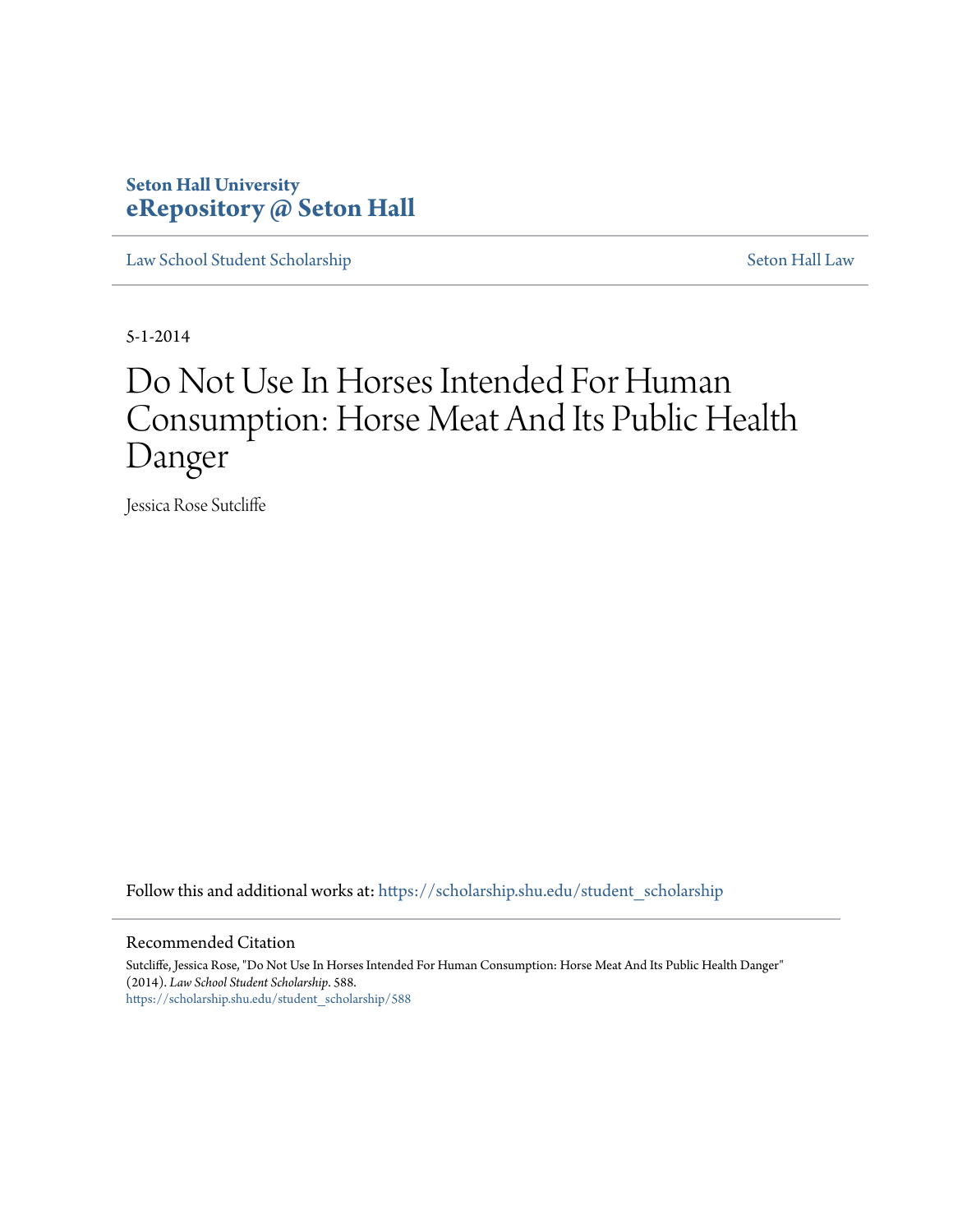# Do NOT USE IN HORSES INTENDED FOR HUMAN CONSUMPTION: HORSE MEAT AND ITS PUBLIC HEALTH DANGER

#### **By Jessica Sutcliffe**

#### **INTRODUCTION**

In 2005, Congress passed a bill that ended the funding for federal food safety inspections at equine slaughterhouses in the United States. The funding removal forced slaughterhouses in the United States to close. As a result, the export of American horses for slaughter to countries such as Canada and Mexico became more popular. In 2011, the funding for inspection of equine slaughterhouses was reinstated, resulting in applications for new slaughterhouses being submitted to the United States Department of Agriculture ("USDA"). Although these applications are still being reviewed, it has yet to be recognized that American horsemeat, and its consumption, is dangerous to the public. Equines are given many harmful drugs, chemicals, and substances throughout their lifetimes that have been found to be dangerous to human health. Many, if not most, are banned by the Food and Drug Administration ("FDA") for use in horses intended for human consumption. Despite this problem, there has been no clear move by the USDA, the FDA, or the Food Safety Inspection Service ("FSIS"), a sub agency of the USDA, to ensure that the consumption of horsemeat is safe for humans. Legislative action, such as the passing of bans on horse slaughter, or the institution of an equine passport system similar to the system instituted in the European Union, would significantly lower the risk of horsemeat consumption by weeding out any horse that has a dangerous substance in its system.

This Note focuses on the health risk posed by human consumption of American horsemeat. Specifically, this Note concentrates on the harmful substances that horses are given throughout their lifetime, and the weaknesses that exist in current USDA and FSIS regulation of

1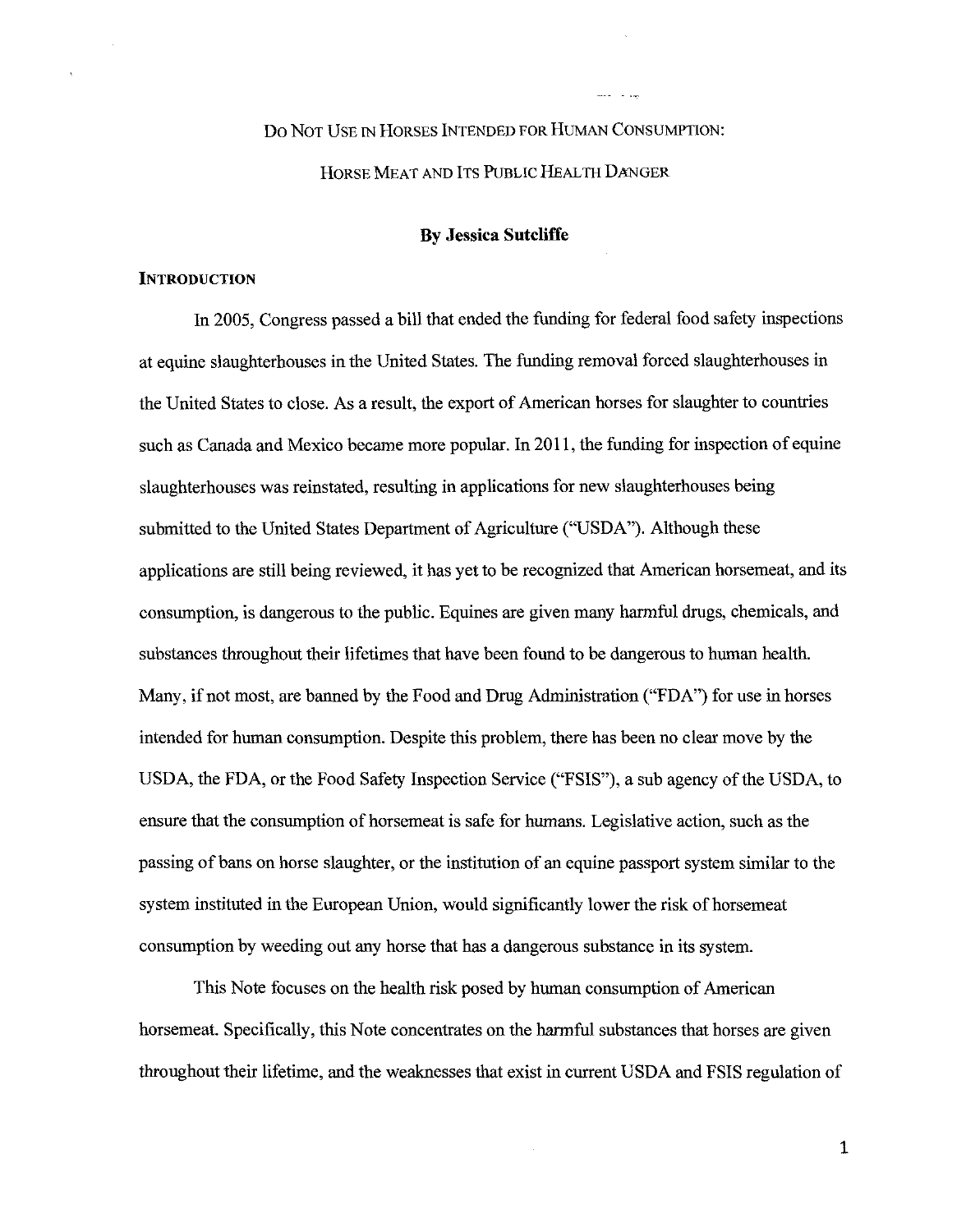the meat industry. The Note will first identify the various harmful substances that are contained in a horse's system and, second, the Note will propose two methods of remedying the health problem that exists because of American horsemeat consumption both in the United States and abroad.

Part I of the Note will discuss the history of horsemeat consumption, specifically in the United States and in many foreign countries where horsemeat is considered a delicacy, as well as provide an analysis of legislative attempts at addressing horse slaughter in the United States. Part II will discuss federal regulations on the slaughter and meat industry, specifically the rules set in place by the USDA for slaughterhouses and how meat is produced and how those rules have come up short in recent years. Part III will discuss the public health issue that horsemeat poses to the human population, highlighting various dangerous chemicals, drugs, and substances that horses are given including the health effects those chemicals can have on humans if they are ingested via horsemeat. Part IV will focus on potential remedies for the health problem posed by horsemeat consumption including an analysis of a potential legislative response, as well as the implementation of an equine passport system similar to that enacted by the European Union in 2009.

#### **I. HORSE SLAUGHTER THROUGHOUT TIME**

#### A. *A Brief History of Horse Meat Consumption*

Different populations throughout history have consumed horsemeat. Around 5,500 years ago, horses were domesticated in Kazakhstan.' The Kazakhstan culture also viewed horses as a source of food.<sup>2</sup> In other countries, such as France, horsemeat was primarily consumed during

<sup>&</sup>lt;sup>1</sup> Horse Domestication in the Botai Culture, Eneolithic Kazakhstan, Dept. of Archaeology, The University of Exeter, Oct. 12, 2009, *available at* http://

huss. exeter. ac. uk/ archaeology/ research/ rhorsebotai. shtml.  $^{2}$  *Id.*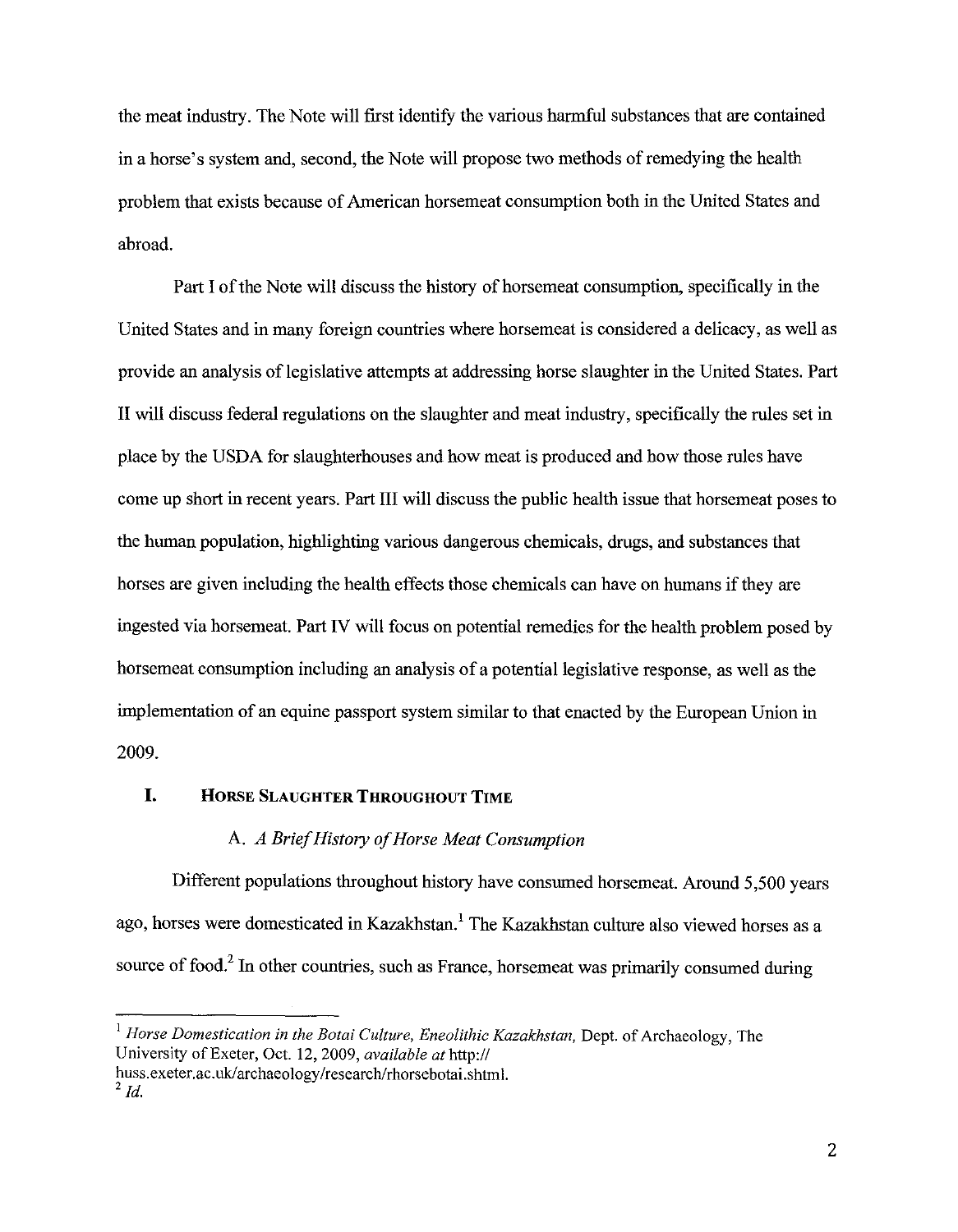ancient times.<sup>3</sup> In 1866, French government legalized horsemeat consumption, and it has remained so to this day.<sup>4</sup> Horsemeat is now considered a delicacy in France.<sup>5</sup>

Horsemeat is eaten in many other European countries, as well as in Asia, South America, and francophone Canada. 6 Horsemeat outsells mutton and lamb combined in Sweden, and Italians consume more horsemeat than anyone else in Europe.<sup>7</sup> There are many popular French restaurants in Canada that serve horsemeat, touting it as healthy and safe to consume.<sup>8</sup> The Japanese consider horsemeat to be a delicacy and a staple, with its uses including as sushi and an ingredient in ice cream. 9

The European Union has member stated that breed horses solely for horsemeat.<sup>10</sup> Overall,

in the European Union, over 200,000 horses per year are slaughtered locally for human

4 Eryn Maria Pearson, *Horse Slaughter: A Conflict of Ethics, Economics.* & *Welfare,* 4 J. ANIMAL L. & ETH. 205, 207 (2011) (quoting Kari Weil, *They Eat Horses, Don't They? Hippophagy and Frenchness, Gastronomica* Spring 2007, Vol. 7, No.2, 44-51, *available at http:!!*  www.caliber.ucpress.net/doi/abs/10.1525/gfc.2007.7.2.44.).

<sup>3</sup> Christa Wei!, *Meanwhile: We Eat Horses, Don't We?,* N.Y. TIMES (March 5, 2007), http://www.nytimes.com/2007/03/05/opinion/05iht-edweil.4799607.html?  $r=1$ .

 $\frac{5}{1}$  *Id.* 

<sup>6</sup>*The History of Horse Meat,* A MILLION HORSES, http://amillionhorses.com/horsemeat.htm (last updated June 8, 2011). Some of the countries include China, Mexico, Mongolia, Italy, Argentina, Brazil, Kyrgzystan, Japan, Belgium, Austria, Chili, Germany, Iceland, Indonesia, Malta, The Netherlands, Norway, Poland, Slovenia, Switzerland, the United Kingdom, and Sweden. *!d.* 

<sup>7</sup>*The History of Horse Meat, supra* note 6. Horsemeat is used in pasta sauce, and it can be served in tartare and steak form. It is especially popular because of its protein value. Colman Andrews, *Museum "Dinette" Considers Serving Horsemeat: Will diners say neigh to raw horsemeat in Queens?,* THE DAILY MEAL (Sep. 28, 2012 3:00 PM), http://www.thedailymeal.com/museum-dinette-threatens-put-horsemeatmenu.

<sup>8</sup>*Protestors want horse meat off bistro's* menu, CBC NEWS (Feb. 20, 2012 3: II PM),

http://www.cbc.ca/news/canada/toronto/story/2012/02/20/horse-meat-protest.html.

<sup>9</sup>*The History of Horse Meat, supra* note 6; Carl Pettit, *I 0 Strange Ice Cream Flavors for Summer,*  THEFW.COM, http://thefw.com/10-weird-ice-cream-flavors-for-summer/ (last visited Oct. 24, 2012); *Horse Meat Sushi?,* THE CHOW BLOG (July 5, 2007), http://www.chow.com/food-news/3123/horsemeat-sushi/.

<sup>&</sup>lt;sup>10</sup> D.P. Leadon, *Unwanted and slaughter horses: A European and Irish Perspective*, 2 Animal Frontier 72, *available at* http://www.animalfrontiers.org/content/2/3/72.full.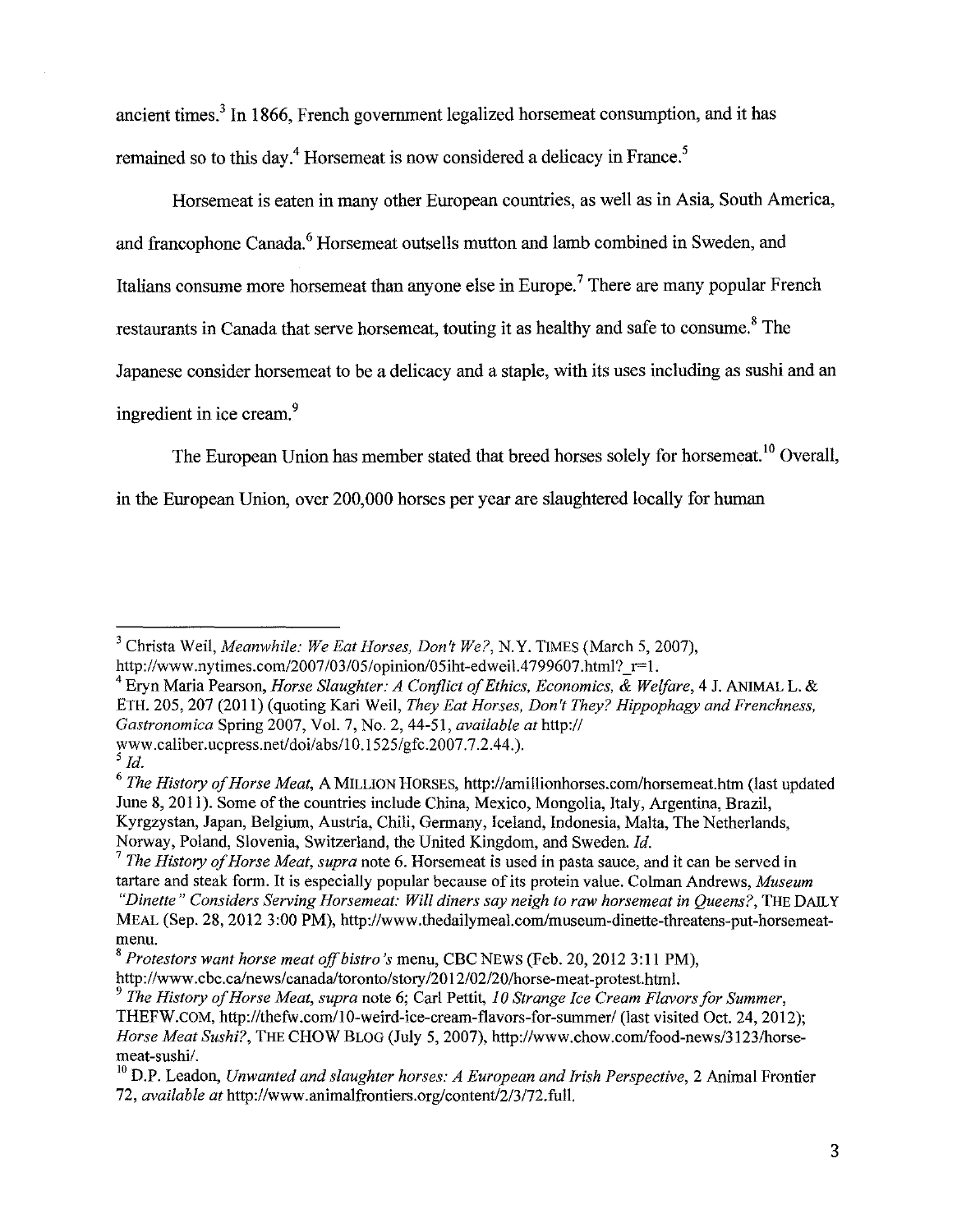consumption. 11 Italy has the highest slaughter rate, and Poland, Spain, France, and Germany are also significant producers of horsemeat. 12 Aside from local production of horsemeat, the European Union imports much of its horsemeat from slaughterhouses in Canada and Mexico. <sup>13</sup> The majority of horses slaughtered in Canada and Mexico are imported from the United States, and fifty percent of that meat is then exported to various European Union member states.<sup>14</sup>

#### *B. Horse Meat Consumption in the United States*

Although most people believe that Americans do not consume horsemeat, this is not entirely true. 15 During World War II and afterwards, horsemeat consumption was common due to shortages of other types of meat such as beef.<sup>16</sup> In 1973, inflation caused more traditional meats to be more expensive.<sup>17</sup> Additionally, through the 1970s and until 1985, the Harvard Faculty Club served both horse steaks and chicken-fried horsemeat.<sup>18</sup>

The true beginning of the American horsemeat industry was in the 1970s, and by the 1990s there were at least sixteen equine slaughterhouses operating in the United States.19 The industry itself was very secretive, and horse slaughter for human consumption was something

<sup>&</sup>lt;sup>11</sup> Facts and figures on the EU horsemeat trade, Humane Society International,

http://www.hsi.org/assets/pdfs/horses EU facts figures EU-horsemeat trade.pdf (last accessed Feb. 23, 2013), at 1.

<sup>12</sup>*Id.* at 2-3.

<sup>13</sup>*Id.* at 4.

<sup>&</sup>lt;sup>14</sup> Id. at 4. USDA statistics show that the export of American horses to Canada and Mexico may actually be higher than what is reported by European agencies. Additionally, the latest and most complete statistics available from the European Union are from 2007. *!d.* at n.2.

<sup>15</sup> Pearson, *supra* note 4.

<sup>16</sup>*Id.* 

 $^{17}$   $Id.$ 

<sup>&</sup>lt;sup>18</sup> Christa Weil, *Meanwhile: We Eat Horses, Don't We?*, N.Y. TIMES (March 5, 2007),

http://www.nytimes.com/2007/03/05/opinion/05iht-edweil.4799607.html?\_r=l; *See also* Ted Burnham, *Plan to Slaughter Horses For Human Consumption Is Met With Distaste,* THE SALT- NPR's FOOD BLOG (April 18, 2012 9:50 AM), http://www .npr.org/blogs/thesalt/20 12/04117 1150833468/plan-to-slaughterhorses-for-human-consumption-is-met-with-distaste.

<sup>&</sup>lt;sup>19</sup> Horse Slaughter: An American Disgrace, EQUINE ADVOCATES,

http://equineadvocates.org/issues/slaughter/slaughter.html (last visited Oct. 5, 2012).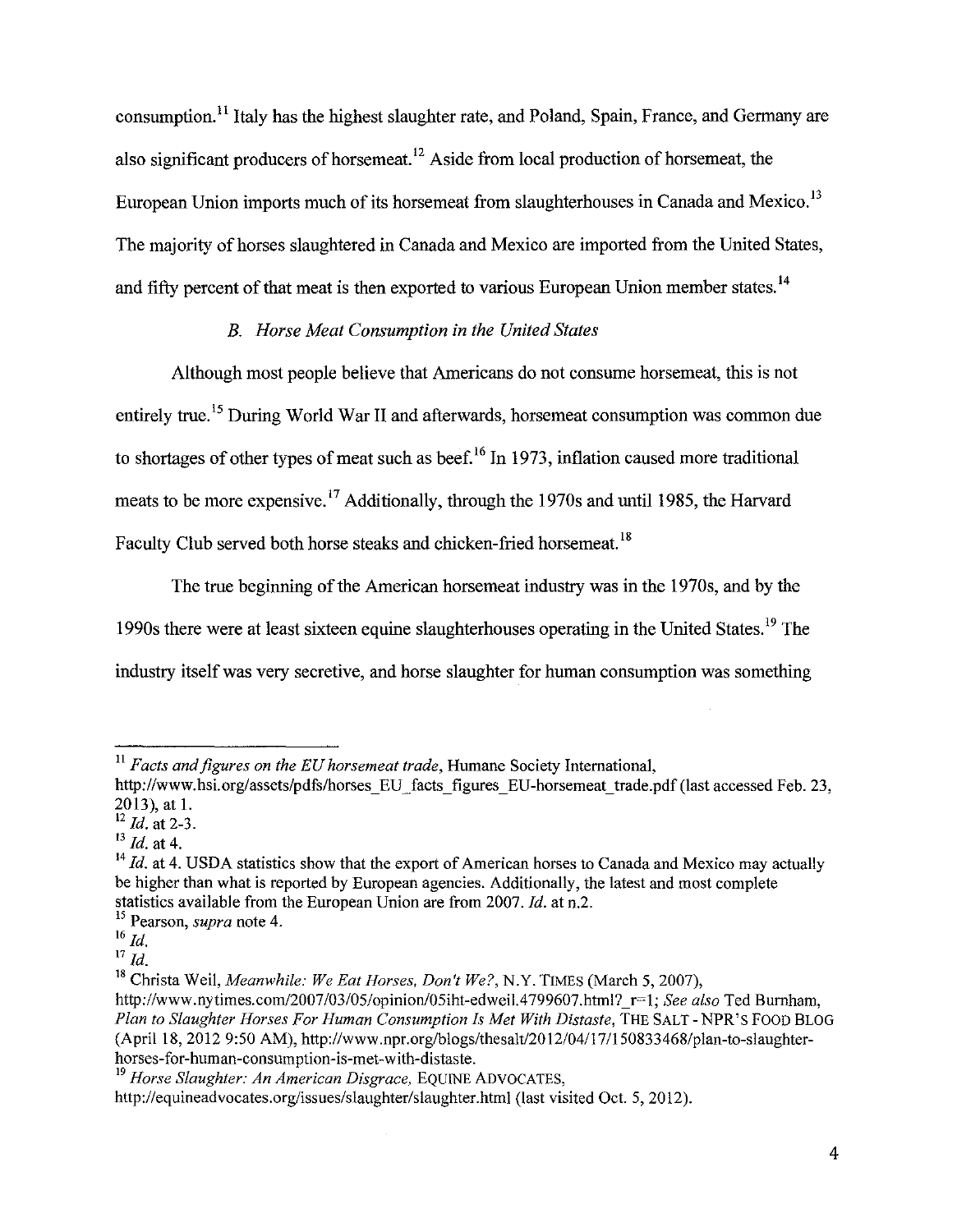most Americans did not known was occurring inside the country.<sup>20</sup> The horse slaughter industry operates primarily through "killer buyers" who are considered to be middlemen for the slaughterhouses.<sup>21</sup> Horse dealers and "meat men" were also involved and paid cash for racehorses that had become injured or were no longer able to compete.<sup>22</sup> Additionally, overbreeding was occurring, and slaughter was seen as a cost-effective way of getting rid of unwanted horses.<sup>23</sup> Although there are no slaughterhouses open in the United States currently, there have been allegations of illegal equine slaughterhouse operations in southern Florida.<sup>24</sup>

#### C. *Slaughterhouses: How They Function and How They Acquire Horses*

In the United States, there are about nine million domestic horses and tens of thousands of wild horses.25 In 2005, of the nine million domestic horses in the United States, about four million were used for recreational purposes, three million were used for showing purposes, 800 for racing purposes, and two million for activities that range from farm work, ranch work, police work, and rodeos.<sup>26</sup> In 2007, forty-six percent of horses were used for pleasure purposes, twenty five percent were used for farming and ranch work, sixteen percent were used for breeding purposes, and ten percent were used for showing and other competitive purposes.<sup>27</sup> All of these horses have the chance of ending up at an auction where they can be acquired for slaughter

<sup>24</sup> Horse slaughter allegations at Florida farms; residents complain of disturbing sounds, supra note 21. <sup>25</sup> Petition from Humane Soc'y of the United States  $\&$  Front Range Equine Rescue to United States Food Safety Inspection Service to Create Rules and Regulations Governing the Sale, Transport and Processing of Horses and Horse Meat Intended for Human Consumption 8 (Apr. 9, 2012), *available at*  http://www.fsis.usda.gov/PDF/Petition\_SchiffHardin\_040612.pdf

<sup>20</sup>*Id.* 

<sup>21</sup>*Id.* 

 $^{22}$  *Id.* 

 $^{23}$  Id. For example, over 140,000 Quarter Horses are born each year. Ones that do not have the right physical conformation or color are often sent to slaughter rather than being humanely euthanized or placed in another home. *Id.* 

 $^{26}$  Id.

 $^{27}$  $^{141}$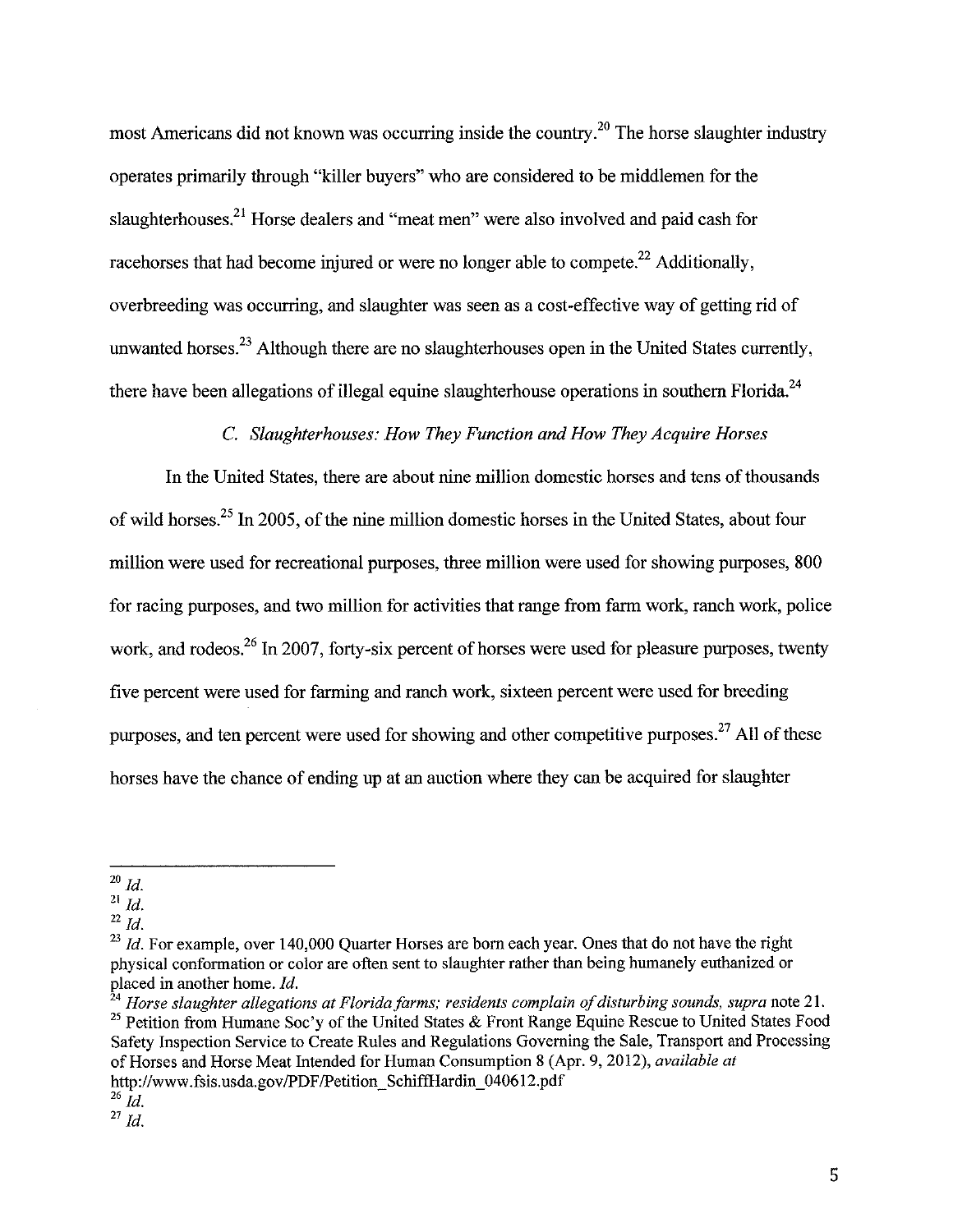purposes.<sup>28</sup> These horses come from racetracks, riding stables, farms, and private owners.<sup>29</sup> Horses have also been stolen out of their pastures and barns to be sold for slaughter.<sup>30</sup> This is a common way of acquiring horses for slaughter.<sup>31</sup> Horses are also taken from the wild during government round-ups.<sup>32</sup> Regardless of where the horses come from, they fit in "two large categories."33 One category is the "carefully-maintained and cared-for privately owned horses."34 The other category is "wild horses, who then often become privately-maintained horses for some time before their sale at auction that sends them on to slaughter."<sup>35</sup>

Horses destined for slaughter are often subject to cruelty starting from their transportation to the slaughter establishment.<sup>36</sup> Because there are no legally permitted horse slaughter facilities operating in the United States, all of the horses destined for slaughter for human consumption are exported to Canada and Mexico.<sup>37</sup> The horses are cramped into trucks that are often too small for

 $^{29}$  *Id.* 

 $30$   $\overline{Id}$ .

 $34$   $Id.$  $35$   $\overline{Id}$ .

<sup>28</sup>*Horse Slaughter: The Facts,* ANIMALS' ANGELS, http://www.animalsangels.org/the-issues/horseslaughter.html (last accessed Oct. 5, 2012).

 $31$  *Id.* In 1998, California banned horse slaughter, and the rate of horse theft experienced a drop of 34%. *!d.* 

<sup>32</sup>*See* Petition, Humane Soc 'y of the United States, *supra* note 26, at 11.

<sup>33</sup>*!d.* 

<sup>&</sup>lt;sup>36</sup> *Id.* at 23. This is often the case with other animals being brought to slaughter. Undercover investigation of horse slaughter practices has led to "shocking" discoveries. Live horses were observed being dragged, whipped, and crammed into trucks that have interior temperatures reaching 110 degrees. Horses are also shipped for more than 24 hours at a time without necessary food, water, or rest. Pregnant mares, young foals, injured horses (whether already injured or injured at the time of transport), and blind horses are transported in these conditions.  $Id$ .

 $37$  U.S. GOV'T ACCOUNTABILITY OFFICE, GAO-11-28, ACTION NEEDED TO ADDRESS UNINTENDED CONSEQUENCES FROM CESSATION OF DOMESTIC SLAUGHTER II (2011 ), *available at*  http://www.gao.gov/new.items/dll228.pdf#pagel5. Pet food and other products, such as glue, can still be obtained from horse corpses that are brought to render plants for disposal. Because the production of these types of products is not governed by the USDA, FDA, or the Federal Meat Inspection Act, they are not subject to any stringent requirements and do not need to be inspected by federal inspectors. There are currently three U.S. facilities in the United States, in Colorado, Nebraska, and New Jersey, that import horsemeat to be repackaged and distributed to entities that feed the meat to animals at zoos and circuses. *!d.*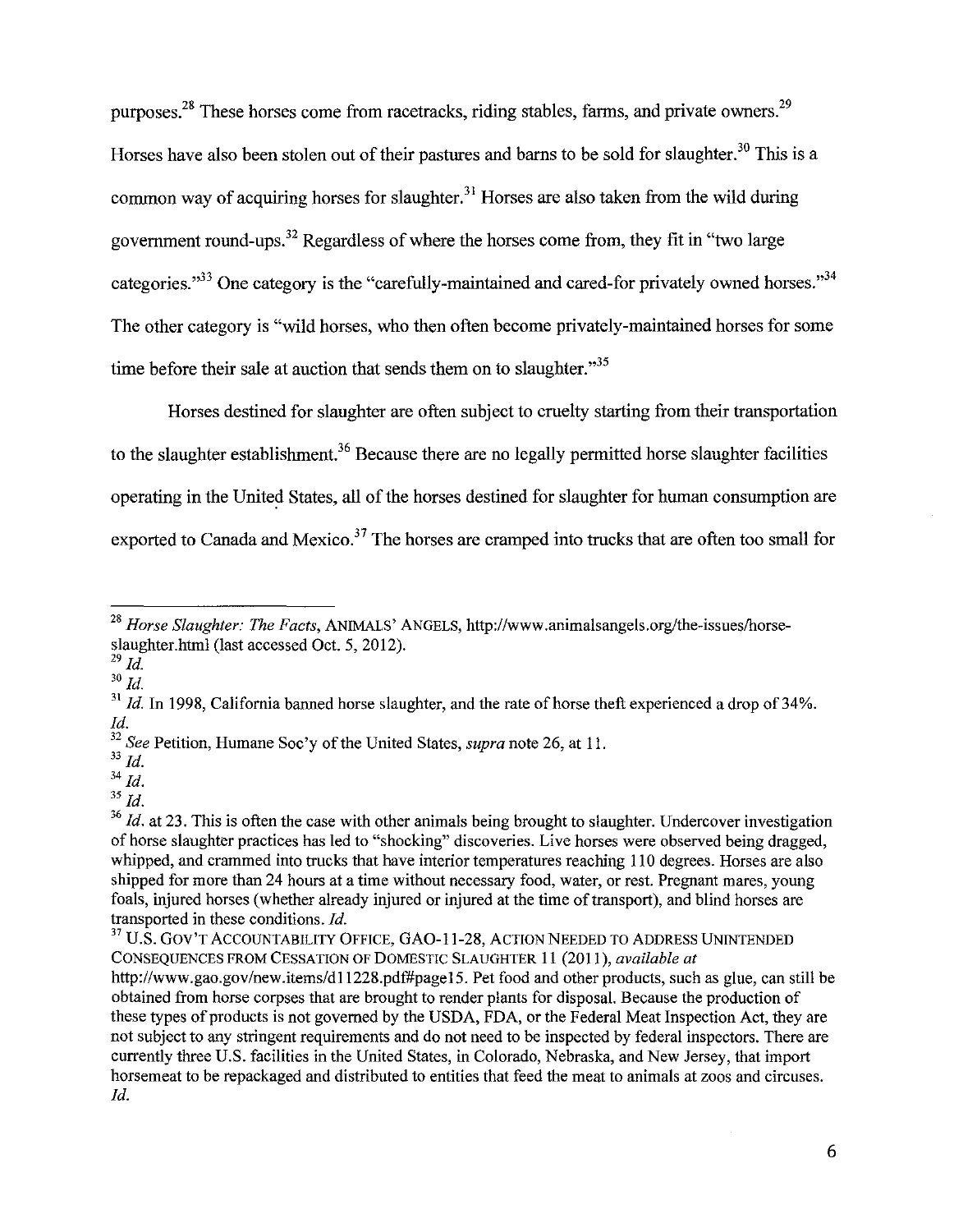the number of horses being transported at one particular time.<sup>38</sup> Oftentimes, the horses arrive at the slaughterhouse injured.<sup>39</sup> As of 2010, Canada had four horse slaughter facilities and Mexico had three.<sup>40</sup> Between 2006 and 2010, the rate of export of American horses destined for slaughter increased from 33,000 in 2006 to 138,000 in 2010.<sup>41</sup> Approximately 168,000 horses were exported for "other purposes," but ultimately ended up at slaughter facilities.<sup>42</sup>

#### D. *Federal Legislative Responses to Horse Slaughter*

Congress made attempts to regulate horse slaughter starting in the late 1950s. In 1959, Congress passed the Wild Horse Annie Act that prohibited hunters from using motor vehicles and aircraft to hunt wild horses on public land.<sup>43</sup> Later, in 1971, Congress passed the Wild Free-Roaming Horses and Burros Act because the first act had been ineffective.44 This Act criminalized the capture and sale of a wild horse.<sup>45</sup> In 2004, Republican Senator Conrad Burns of Montana introduced a proposal that would lift the ban against selling wild horses for slaughter.<sup>46</sup> This proposal was included in a spending bill that, among other things, allowed the government to sell older and unwanted horses for slaughter purposes.<sup>47</sup> However, in 2005, Congress passed an agricultural appropriations bill that placed a one-year moratorium on federal funding for the

 $^{38}\,$   $ld.$ 

<sup>&</sup>lt;sup>39</sup> U.S. GOV'T ACCOUNTABILITY OFFICE, GAO-11-28, ACTION NEEDED TO ADDRESS UNINTENDED CONSEQUENCES FROM CESSATION OF DOMESTIC SLAUGHTER 11 (2011), *available at*  http://www.gao.gov/new.items/d11228.pdf, at 24. A study conducted in 1999 of sixty horses being transported for slaughter found that one horse had to be removed after traveling for twelve hours, and it died two days later. Out of the remaining fifty-nine that made it to the final destination, there were a total of eighty-one injuries. *Id.* 

 $^{40}$  *Id.* 

<sup>&</sup>lt;sup>41</sup> *Id.* at 12. The rate of export in 2006 was 33,000 horses. *Id.* 

<sup>&</sup>lt;sup>42</sup> Id. at 12. The "other purposes" included "feeder" horses that were sent to Canadian or Mexican feedlots in order to be fattened. After this, they were sent to a slaughter facility in that country. *!d.* 

<sup>&</sup>lt;sup>43</sup> 18 U.S.C. § 47 (2006).

 $44$  16 U.S.C. §§ 1331 - 40 (2006).

 $45$  16 U.S.C. §§ 1331 - 40 (2006).

<sup>46</sup> Mary W. Craig, *Just Say Neigh: A Call for Federal Regulation of By-Product Disposal by the Equine Industry,* 12 ANIMAL L. 193, 198 (2006).

 $^{47}$  *Id.* This was used as a way of reducing the wild horse and burro population in the country. *Id.*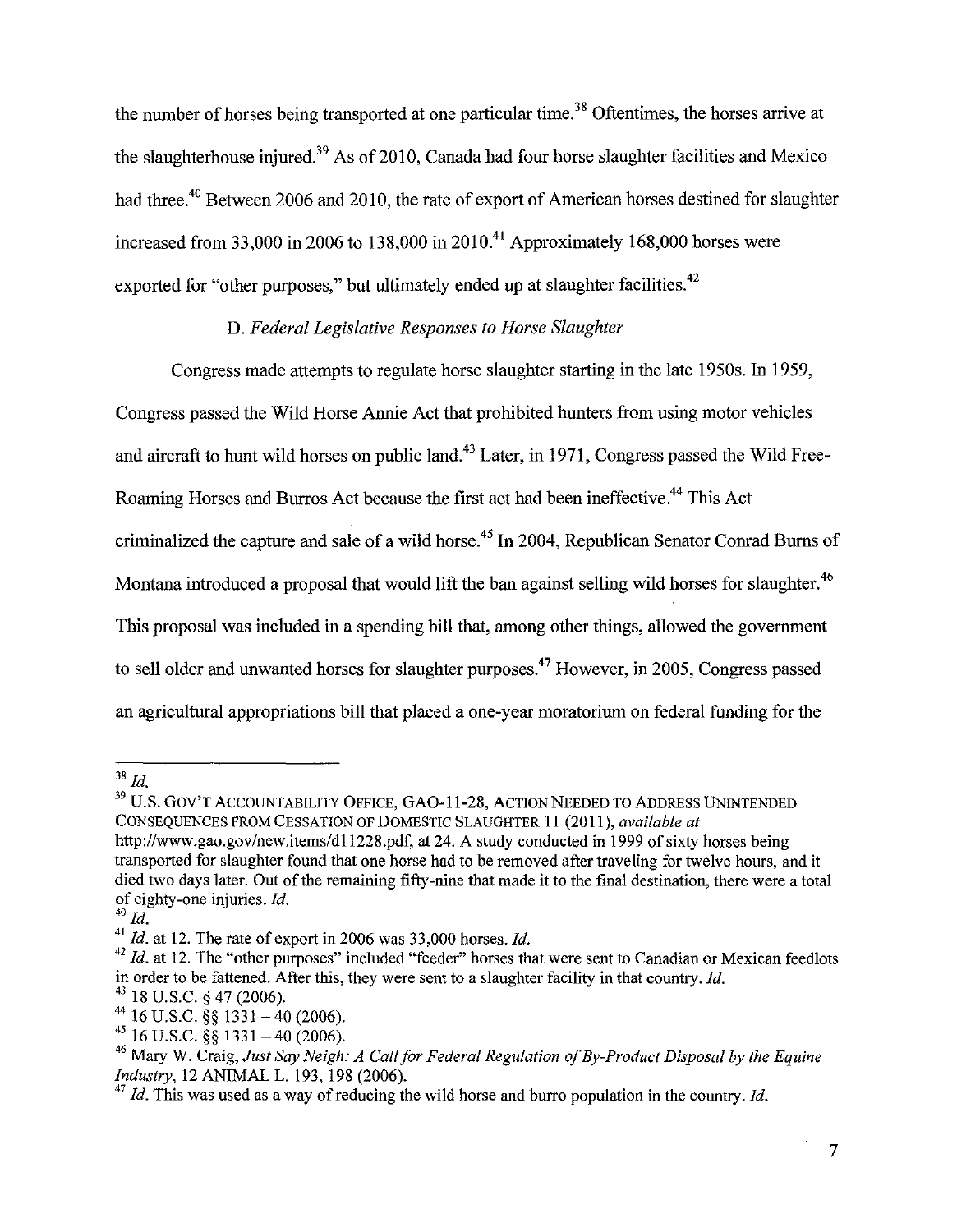inspection of horsemeat, among other things contained in the bill.<sup>48</sup> Because inspections of slaughter facilities are required under the Federal Meat Inspection Act, and any meat that is not inspected is also not marketable in the United States, those who sponsored the provision believed horse slaughter for human consumption would be discontinued due to the lack of funding for equine slaughterhouse federal inspectors.<sup>49</sup> In response to the measure, equine slaughterhouses petitioned the United States Department of Agriculture, offering to pay for inspections in exchange for permission to continue operations.<sup>50</sup> The USDA obliged, and as a result, equine slaughterhouses were allowed to continue with operations, as long as those slaughterhouses paid for the requisite inspections.<sup>51</sup> In 2007, only three horse slaughter facilities remained in the United States. The states in which those slaughterhouses remained, Texas and Illinois, passed laws that would force the closure of those facilities.<sup>52</sup> After Texas and Illinois courts upheld the laws, the last remaining slaughterhouses closed.<sup>53</sup>

Members of Congress introduced bills that would ban slaughter completely in the United States. In 2003, New York Republican Rep. John Sweeney introduced one such bill.<sup>54</sup> Congress took no action on it.<sup>55</sup> In February 2005, a subsequent bill, H.R. 503, was introduced.<sup>56</sup> H.R. 503 added an amendment to the already enacted Horse Protection Act of 1970.<sup>57</sup> The Committee of Agriculture recommended the bill not pass; however the House of Representatives passed the bill

<sup>48</sup> Agricultural, Rural Development, Food and Drug Administration, and Related Agencies Appropriations Act of 2006, Pub. L. No. 109-97, 119 Stat. 2120 (2005).

<sup>49</sup> Federal Meat Inspection Act 21 U.S.C.A. § 601 (West); 151 Cong. Rec. S10218 (Sept. 20, 2005).

<sup>50</sup>*2005-2006 Legislative Review,* 12 Animal L. 277, 281 (2006).

<sup>51</sup>*2005-2006 Legislative Review,* 12 Animal L. 277, 281 (2006).

<sup>&</sup>lt;sup>52</sup> Catrin Einhorn, *Horses Spared in U.S. Face Death Across the Border*, 157 N.Y. TIMES A10 (Jan. 11, 2008), *available at* www.nytimes.com/2008/01/11/us/11horse.html (last accessed Mar. 30, 2013).

<sup>53</sup> Cave! Int'l., Inc. v. Madigan, 500 F.3d 551 (7th Cir. 2007), *cert. denied,* 128 S. Ct. 2950 (2008); Empacadora de Carnes de Fresnillo, S.A. de C.V. v. Curry, 476 F.3d 326 (5th Cir. 2007), *cert. denied,*  550 U.S. 957 (2007). The cases were appealed to the Supreme Court, but both were denied review. Jd. 54 H.R. 857, 108th Cong. (2003).

<sup>&</sup>lt;sup>55</sup> H.R. 857, 108th Cong. (2003).<br><sup>56</sup> H.R. 503, 109th Cong. (2005).

<sup>57 15</sup> U.S.C.A. § 1821 (2006).; H.R. 503, 109th Cong. (2005).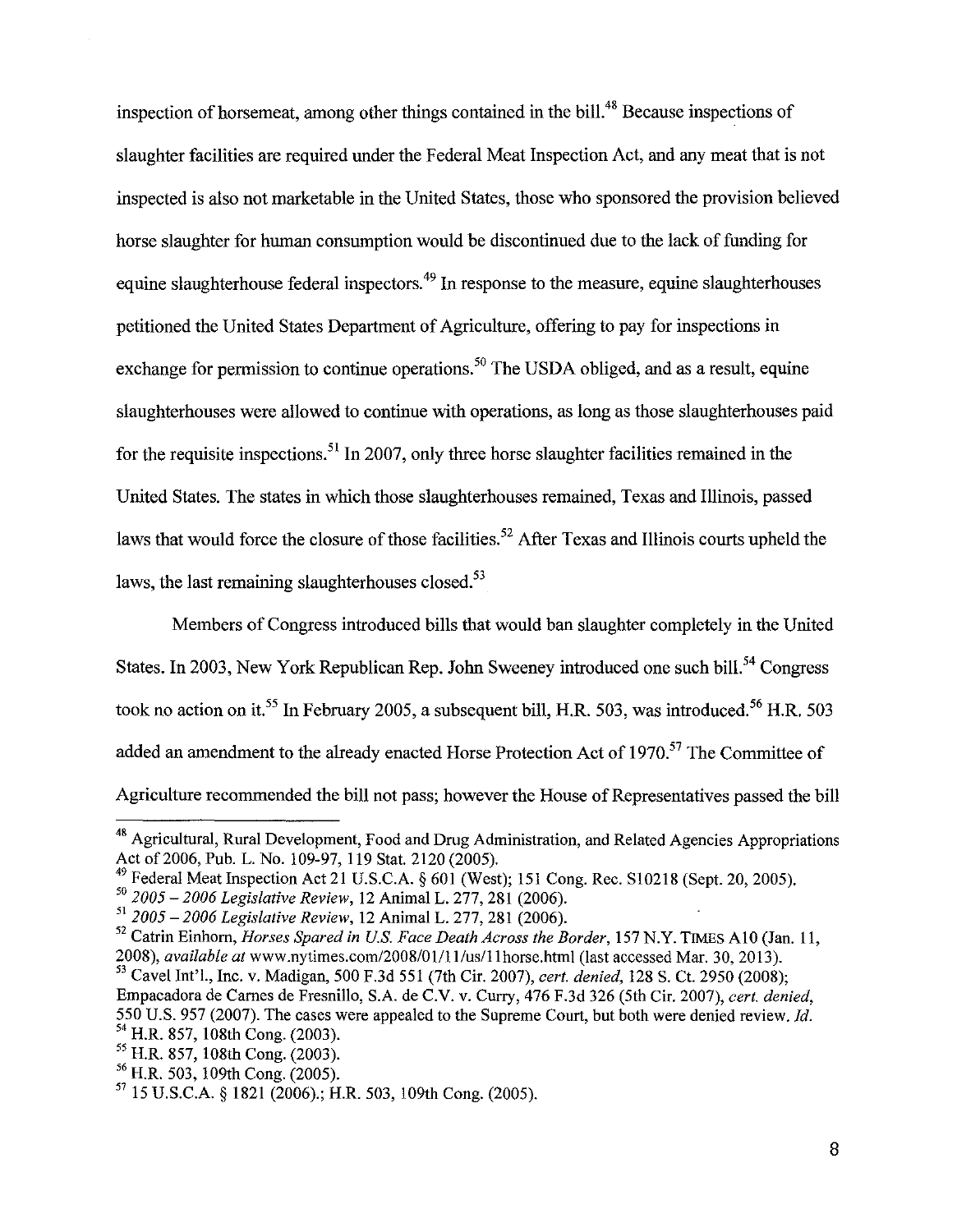on September 7, 2006.<sup>58</sup> Despite this, the bill expired before it was put before the Senate for a vote.<sup>59</sup>

In 2009, the introduction of H.R. 6598, or the Prevention of Equine Cruelty Act, signified another attempt.<sup>60</sup> This Act imposed criminal sanctions on anyone who

> knowingly possesses, ships, transports, purchases, sells, delivers, or receives, in or affecting interstate or foreign commerce, any horse with the intent that it is to be slaughtered for human consumption; or possesses, ships, transports, purchases, sells, delivers, or receives, in or affecting interstate commerce or foreign commerce, any horse flesh or carcass or gart of a carcass, with the intent that it is to be used for human consumption.<sup>61</sup>

The ban on funding for equine slaughterhouse inspections imposed by the 2005 appropriations act continued until2010.62 On November 18,2011, President Barack Obama signed an appropriations bill into law that reinstated funding for USDA inspections of horse slaughter facilities in the United States, which effectively ended the lack-of-funding-imposed ban on horse slaughter in the United States.<sup>63</sup> However, as of the time of this publication, there have been no equine slaughterhouses approved for operation.

After, additional bills were introduced to ban horse slaughter. On June 9, 2011, the

American Horse Slaughter Prevention Act was introduced in the Senate, and on September 19,

2011, it was introduced in the House.<sup>64</sup> The House bill was referred to the House Subcommittee

on Livestock, Dairy, and Poultry, and the Senate bill was referred to the Senate Committee on

 $\frac{62}{52}$  Pub. L. No. 110-161, § 741, 121 Stat. 1844 (2008); Pub. L. No. 111-8, § 739, 123 Stat. 524 (2009).

*<sup>58</sup>*H.R. REP. No. 109-746 (2007).

<sup>59</sup>*Id.* 

 $^{60}$  H.R. 503, 111th Cong. (2009).

 $\frac{61}{1d}$ . at § 50(a)(1)-(2). The act imposed a fine, imprisonment not more than three years, or both on the perpetrator. A lesser sentence of a fine, imprisonment for not more than a year, or both, is imposed on those whose "conduct involves less than 5 horses or less than 2,000 pounds of horse flesh or carcass or part of a carcass." *Id.* at § 50(a), (b)(1)-(3).

<sup>63</sup> Pub. L. No. 112-55, 125 Stat. 552 (2011).

<sup>&</sup>lt;sup>64</sup> H.R. 2966, 112th Cong. (2011): S. 1176, 112th Cong. (2011).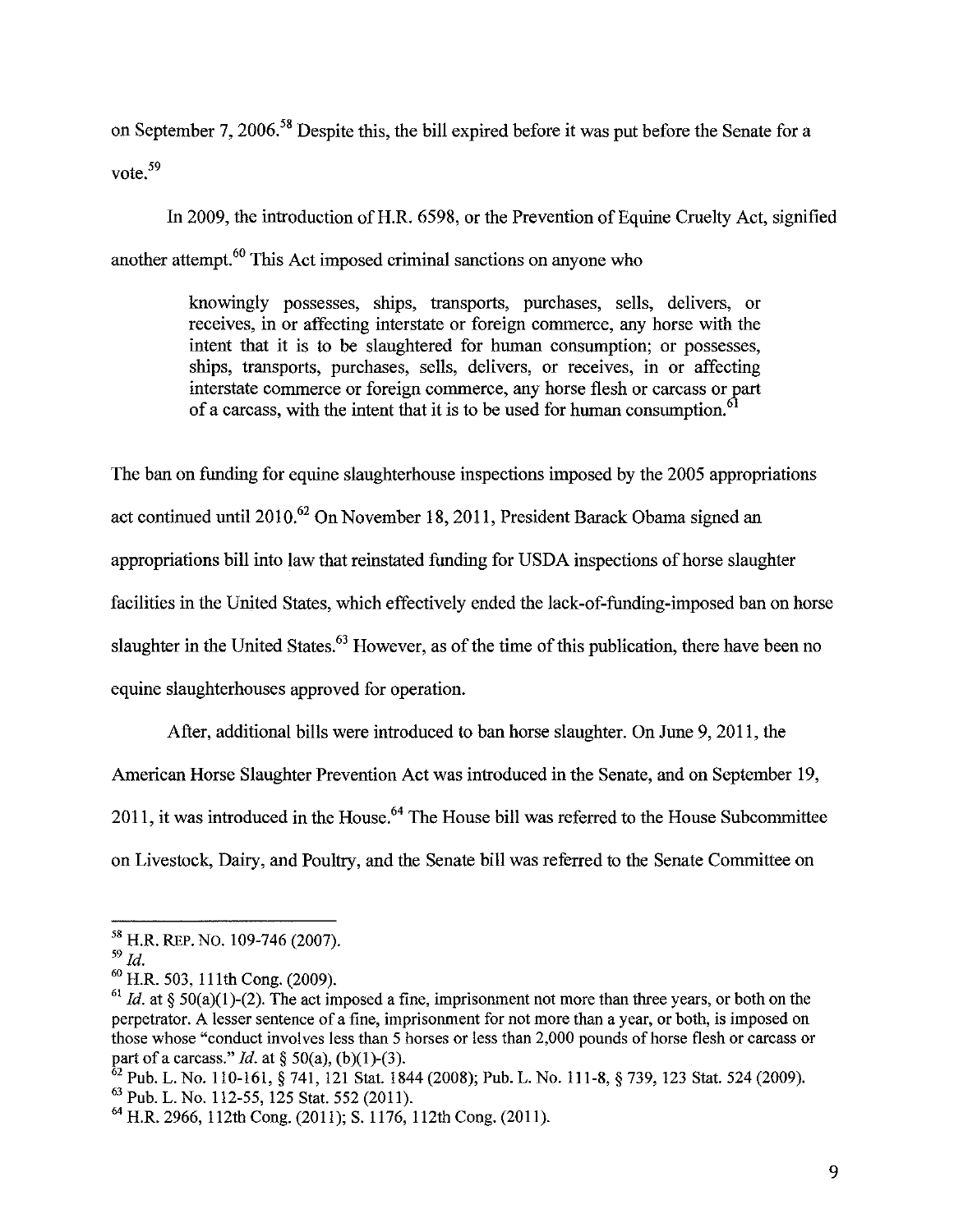Commerce and Transportation.<sup>65</sup> The committees to which they were referred have not reported on the respective bills. 66 Each bill would have prohibited horse slaughter for human consumption. <sup>67</sup>

#### E. *State Legislative Responses to Horse Slaughter*

Currently, only four states have direct bans on the slaughter of horses for human consumption: California, Illinois, Texas, and most recently, New Jersey. California's law became effective on October 1, 2011.<sup>68</sup> The statute makes it "unlawful for any person to possess, to import into or export from the state, or to sell, buy, give away, hold, or accept any horse with the intent of killing, or having another kill, that horse, if that persons knows or should have known that any part of that horse will be used for human consumption."69 Illinois also has its own ban on horse slaughter for human consumption.<sup>70</sup> The law, effective May 24, 2007, makes it "unlawful for any person to slaughter a horse if that person knows or should know that any of the horse meat [sic] will be used for human consumption."<sup>71</sup> Additionally, the law makes it unlawful "for any person to possess, to import into or export from this State, or to sell, buy, give away, hold, or accept any horse meat if that person knows or should know that the horse meat will be used for human consumption."<sup>72</sup> The Texas law is the oldest, enacted in 1949.<sup>73</sup> However, this law only makes it an offense if "the person sells, offers for sale, or exhibits for sale horsemeat as

<sup>65</sup>*Bill Summary* & *Status I 12th Congress (2011-2012) H.R. 2966,* THOMAS, http://thomas.loc.gov/cgibin/bdquery/z?d112:hr2966: (last accessed Mar. 30, 2013)

<sup>&</sup>lt;sup>66</sup> American Horse Slaughter Prevention Act of 2011 (S. 1176), GOVTRACK.US, http://www.govtrack.us/congress/bills/112/s1176 (last accessed Oct. 18, 2012); *American Horse Slaughter Prevention Act of2011 (H.R. 2966),* GOVTRACK.US,

http://www.govtrack.us/congress/bills/112/hr2966 (last accessed Oct. 18, 2012).

 $67$  S. 1176; H.R. 2966.

<sup>&</sup>lt;sup>68</sup> CAL. PENAL CODE § 598c (West 2011).

 $^{69}$  *Id.* The law makes a violation a felony with a punishment in state prison for sixteen months, or twothree years. *Id.* 

 $^{70}$  225 ILL. COMP. STAT. § 635 / 1.5 (2007).

 $11$  *Id.* 

 $^{72}$  *Id.* 

<sup>73</sup> TEX. AGRIC. CODE ANN.§ 149.002 (West 1991).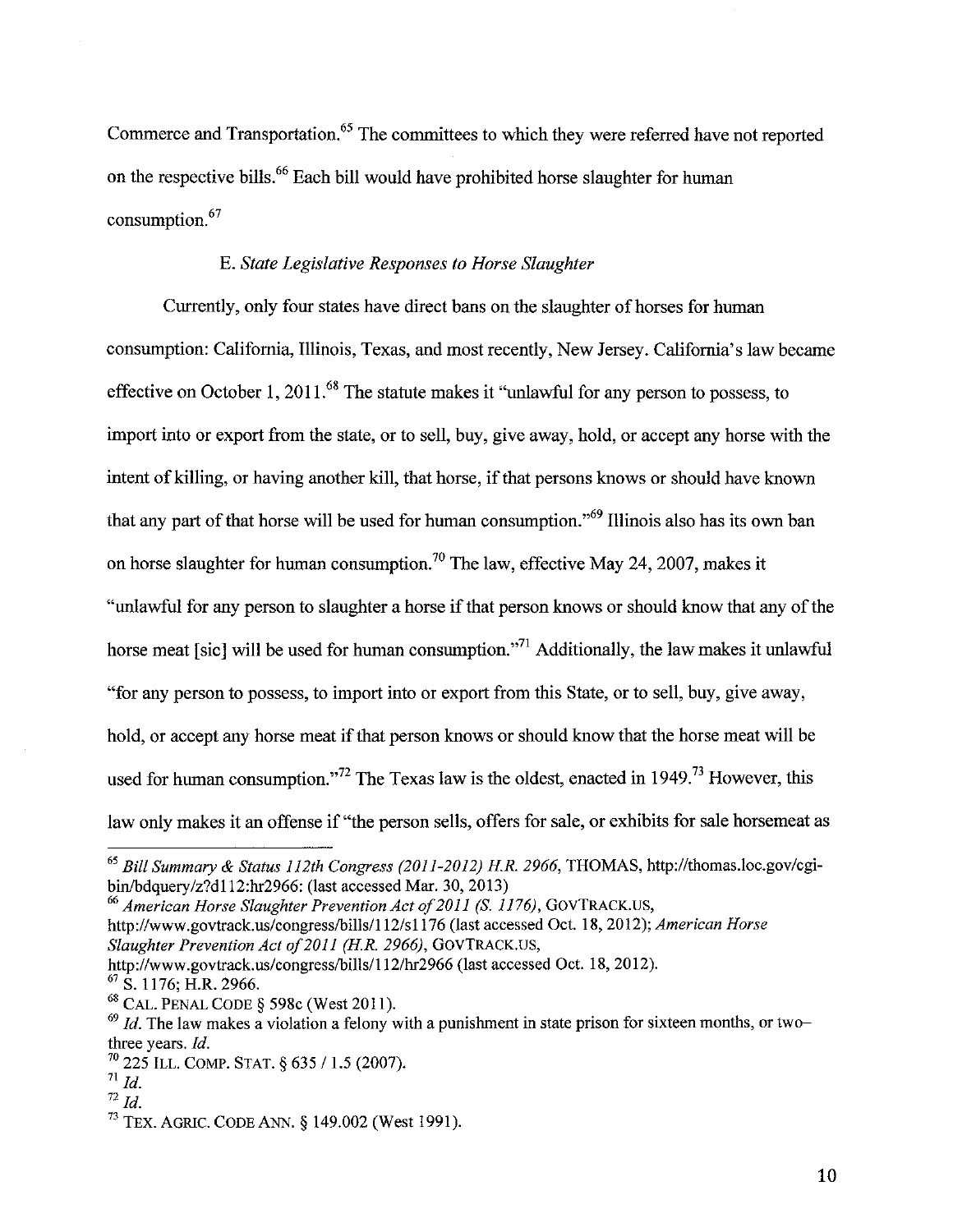food for human consumption; or the person possesses horsemeat with the intent to sell the horsemeat as food for human consumption."<sup>74</sup> The Texas law only addresses horsemeat and has nothing to do with live horses. As a result, this law is weaker than the laws in Illinois and California, which have provisions for both horsemeat and live horses.

On September 21,2012, Governor Chris Christie of New Jersey signed a bill banning horse slaughter in the state.<sup>75</sup> The bill prohibits slaughter of horses and the sale of horseflesh for human consumption.<sup>76</sup> The bill makes the knowing slaughter of a horse for human consumption a disorderly persons offense.<sup>77</sup> Anyone who violates the law is subject to a fine of "not less than \$100 and a term of imprisonment of not less than thirty days.<sup> $78$ </sup> Additionally, a civil fine of \$500 to \$1,000 for each horse slaughtered for human consumption is imposed on the individual violating the law.<sup>79</sup>

Much of the reasoning for passing laws such as the ones in New Jersey, California, Illinois, and Texas has not surrounded the potential health issues inherent in consuming horsemeat. Rather, it has focused on the horse's status in society in the United States. For example, New Jersey Republican Assemblyman Ronald Dancer in speaking about the bill stated that "the horse is New Jersey's state animal" and a "magnificent animal[]" appreciated for its "grace and beauty."<sup>80</sup> When California's law prohibiting horse slaughter and sale of horsemeat for human consumption went to voters in 1998, the "Findings and Declarations" section stated that horses are a part of California's heritage and played a "major role" in the state's "historical

<sup>74</sup>*Id.* 

<sup>75</sup> N.J.S.A. 4:22-25.5 (2012); Don E. Woods, *Gov. Christie signs bill banning horse slaughter for human consumption,* SOUTH JERSEY TIMES (Sept. 21, 2012 4:18PM), *available at*  http://www .nj .com/cumberland/index.ssf/20 12/09/gov chris christie signs bill.html.

 $^{76}$  N.J.S.A. 4:22-25.5 (2012).

 $^{77}$  *Id.* 

 $1^{78}$  *ld.* 

<sup>79</sup> N.J.S.A. 4:22-26 (2012).

<sup>80</sup>*See* Woods, *supra* note 77.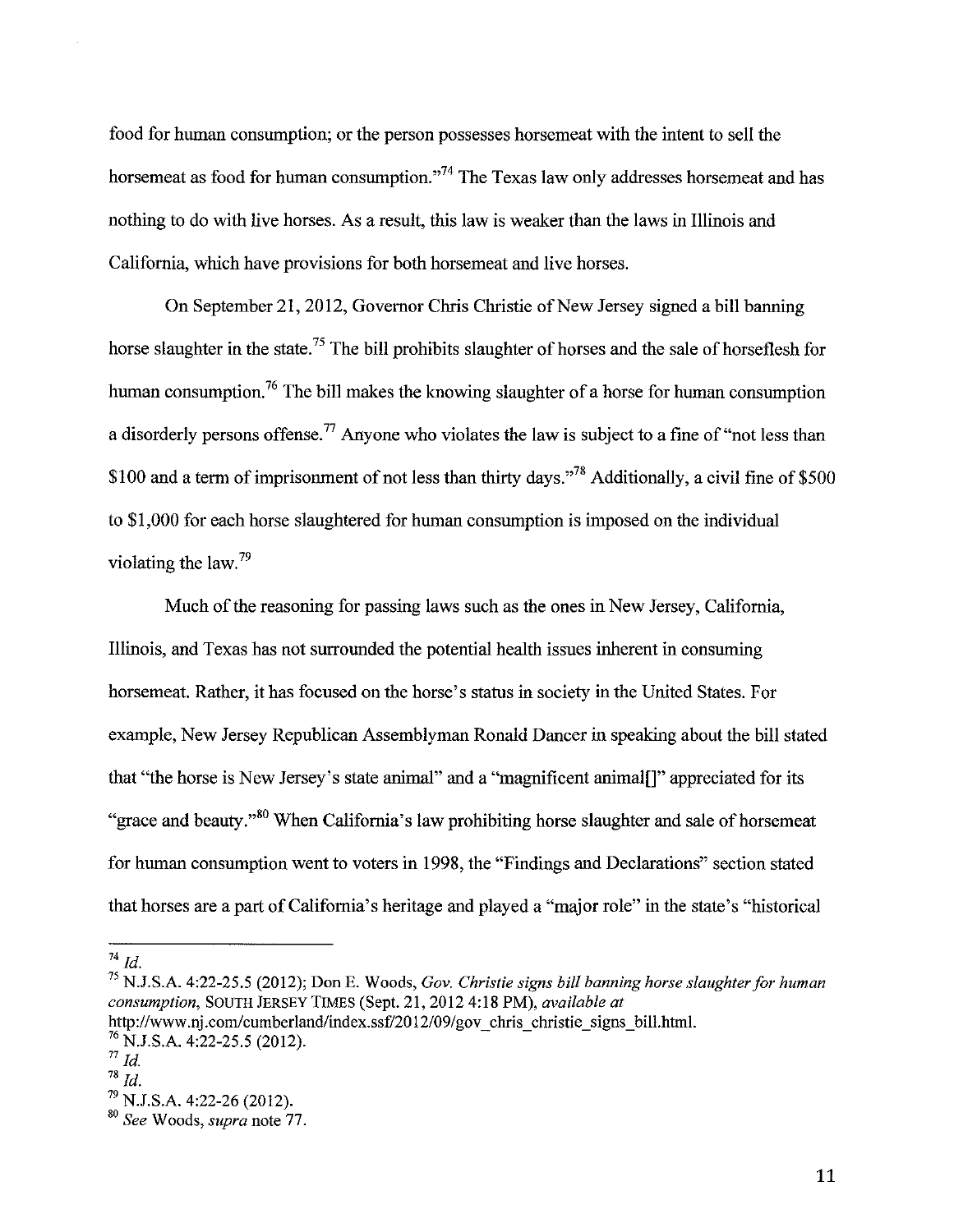growth and development."<sup>81</sup> Further, the findings cited horse slaughter's contribution to crime and consumer fraud because "horses can be stolen, or purchased without disclosure or under false pretenses, to be slaughtered or shipped for slaughter."<sup>82</sup> The Illinois law mirrors some of the California legislature's findings, and adds that the horse is a "living symbol of the spirit, rugged independence, and tireless energy of our pioneer heritage" and that horses have served people in war as well as assisted in the migration west and been a partner to man "for thousands of years."<sup>83</sup> Finally, the General Assembly declared that the prohibition of horse slaughter enacts into law a premise that has been "widely accepted for generations" in Illinois: "it is immoral and unlawful to slaughter horses in this State to be used for food for human consumption."<sup>84</sup> The Texas law is the oldest one of the four laws banning horse slaughter in the United States, but the Texas Senate is reconsidering the law now that horse slaughter may begin again domestically.<sup>85</sup> The legislatures in New Jersey, California, Illinois, and Texas placed a high value on horses because of their place in society, but none of the legislatures focused on the health effects consuming horsemeat could have on those who eat it.

## **II. FEDERAL REGULATIONS REGARDING THE SLAUGHTER AND DISTRIBUTION OF MEAT FOR HUMAN CONSUMPTION**

<sup>81</sup> Vote98- Text of Proposition 6, California Secretary of State, *available at* 

http://vote98.sos.ca.gov/VoterGuide/Propositions/6text.htm (last accessed Feb. 7, 2013). Part of the law's purpose is "to recognize horses as an important part of California's heritage that deserve protection from those who would slaughter them for food for human consumption." *Id.* 

 $82$  *Id.* 

<sup>&</sup>lt;sup>83</sup> Full Text of HB1171, Illinois General Assembly, *available at* 

http://www.ilga.gov/legislation/fulltext.asp?DocName=&SessionId=50&GA=94&DocTypeId=HB&Doc Num=117l&GAID=8&LegiD=15911&SpecSess=&Session= (last accessed Feb. 7, 2013).  $84$   $H$ 

<sup>&</sup>lt;sup>85</sup> Jordan Smith, *No Country for Old Horses? Senate Consider Horse Slaughter*, THE AUSTIN CHRONICLE (July 16, 2012 12:42 PM), *available at* http://www .austinchronicle.com/blogs/news/20 12-07-16/nocountry-for-old-horses/.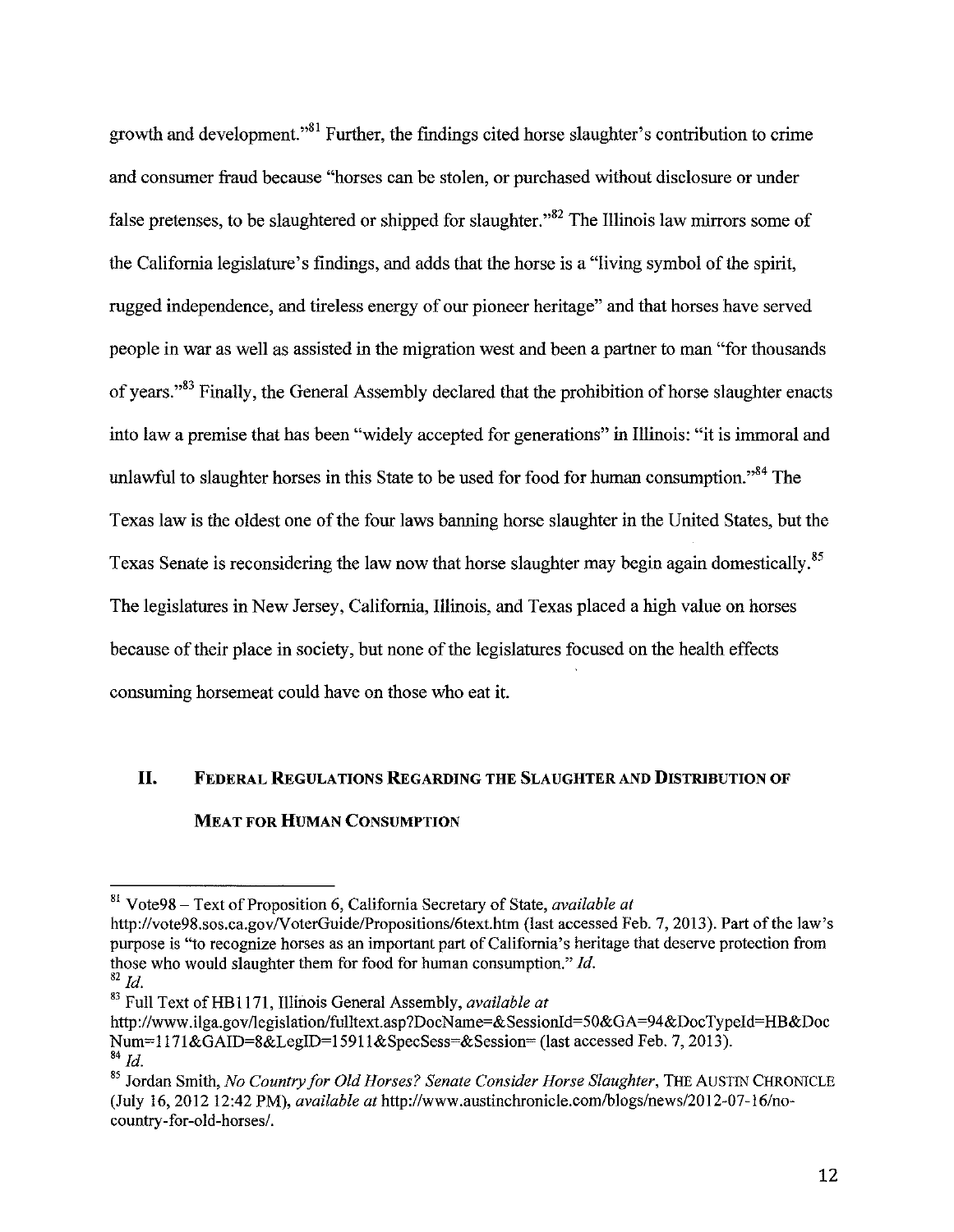#### A. *USDA Regulations*

Before an animal is allowed to enter slaughter, packing, meat canning, or other similar facilities in the United States, USDA inspectors must inspect the animal.<sup>86</sup> Any animals that are found to be diseased will be slaughtered separately from those that are considered to be 'amenable.<sup>87</sup> Any animal that has been slaughtered already and is considered to be amenable is also subject to examination and inspection.<sup>88</sup> In addition to inspecting animals and carcasses, inspectors must also examine "the method by which amenable species are slaughtered and handled in connection with slaughter in the slaughtering establishments inspected  $\ldots$ <sup>89</sup>. The Humane Methods of Livestock Slaughter Act, enacted in 1958, states that slaughtering and handling in connection with the slaughter is compliant with U.S. public policy only if it is humane.<sup>90</sup> Under this Act, there are only two acceptable methods of slaughter.<sup>91</sup> For horses and mules, "all animals are rendered insensible to pain by a single blow or gunshot or an electrical, chemical or other means that is [sic] rapid and effective, before being shackled, hoisted, thrown, cast, or cut."92 If any inhumane treatment is discovered, the Secretary of Agriculture may refused to provide inspection to a new slaughterhouse or cause inspection to be "temporarily suspended" at an existing slaughterhouse.<sup>93</sup> Once the slaughter establishment is in compliance with regulations again, inspection may be reinstated.<sup>94</sup>

 $\frac{86}{21}$  U.S.C.A. § 603(a) (West); 21 U.S.C.A. § 601(a) (West).

 $87$  21 U.S.C.A. § 603(a) (West). An amenable species is one that is allowed to be slaughtered and is subject to 21 U.S.C.A. §601 et seq. 21 U.S.C.A. §601(w)(West).

 $88$   $\overline{ld}$ .

<sup>89 21</sup> U.S.C.A. § 603(b) (West).

<sup>&</sup>lt;sup>90</sup> 7 U.S.C.A. § 1902 (West).<br><sup>91</sup> *M* 

 $92$  7 U.S.C.A. § 1902(a) (West). This method of slaughter also applies to cattle, calves, sheep, swine, and other livestock. *!d.* 

 $93$  21 U.S.C.A. § 603(b).

<sup>94</sup>*!d.*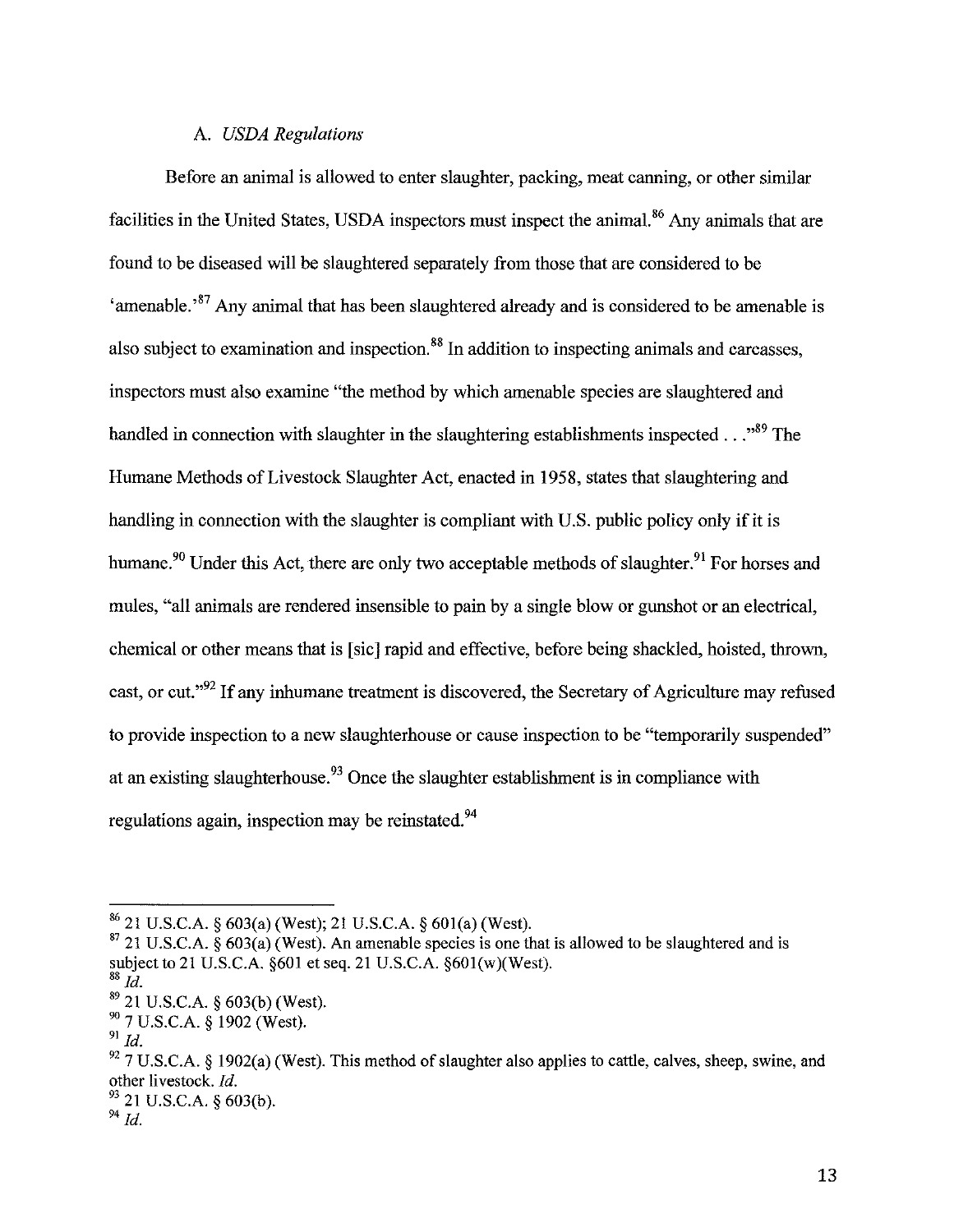A post-mortem examination is conducted, and any "carcasses and parts thereof of all such animals found not to be adulterated shall be marked, stamped, tagged, or labeled as 'Inspected and passed."<sup>95</sup> Meat is adulterated "if it bears or contains any such poisonous or deleterious substance which may render it injurious to health" or "if it bears or contains (by reason of administration of any substance to the live animal or otherwise) any added poisonous or added deleterious substance.<sup>"96</sup> Any carcasses or parts of carcasses that do not meet this standard, or that have been adulterated, must be labeled, marked, stamped, or tagged as "[i]nspected and condemned."<sup>97</sup> The condemned carcasses must be destroyed for food purposes in the presence of a federal inspector.<sup>98</sup> Carcasses that have been acquired elsewhere can be brought into a slaughter establishment, but they are subject to an exam and inspection before they are able to enter that establishment to be treated and prepared for meat food products.<sup>99</sup> The same procedures hold for meat that will be exported. 100 In this circumstance, an inspector gives an official certificate that states the condition of the meat to be exported.<sup>101</sup> This provision applies to "horses, mules, and other equines," cattle, sheep, swine, and goats,  $^{102}$  This procedure does not apply to individuals that slaughter an animal he or she has raised on his or her own if it is "exclusively for use by him and members of his household and his nonpaying guests and employees."103

Post-slaughter and preparation, the USDA Food Safety and Inspection Service ("FSIS") administers a national residue program through which meat processed through slaughterhouses is

 $95$  21 U.S.C.A. § 604.  $96$  9 C.F.R. § 301.2.  $97$  21 U.S.C.A. § 604. <sup>98</sup>*!d.*  99 21 U.S.C.A. § 605. 100 21 U.S.C.A. § 615.  $^{101}$  21 U.S.C.A. § 616. <sup>102</sup>*!d.* 

 $103$  21 U.S.C.A. § 623(a).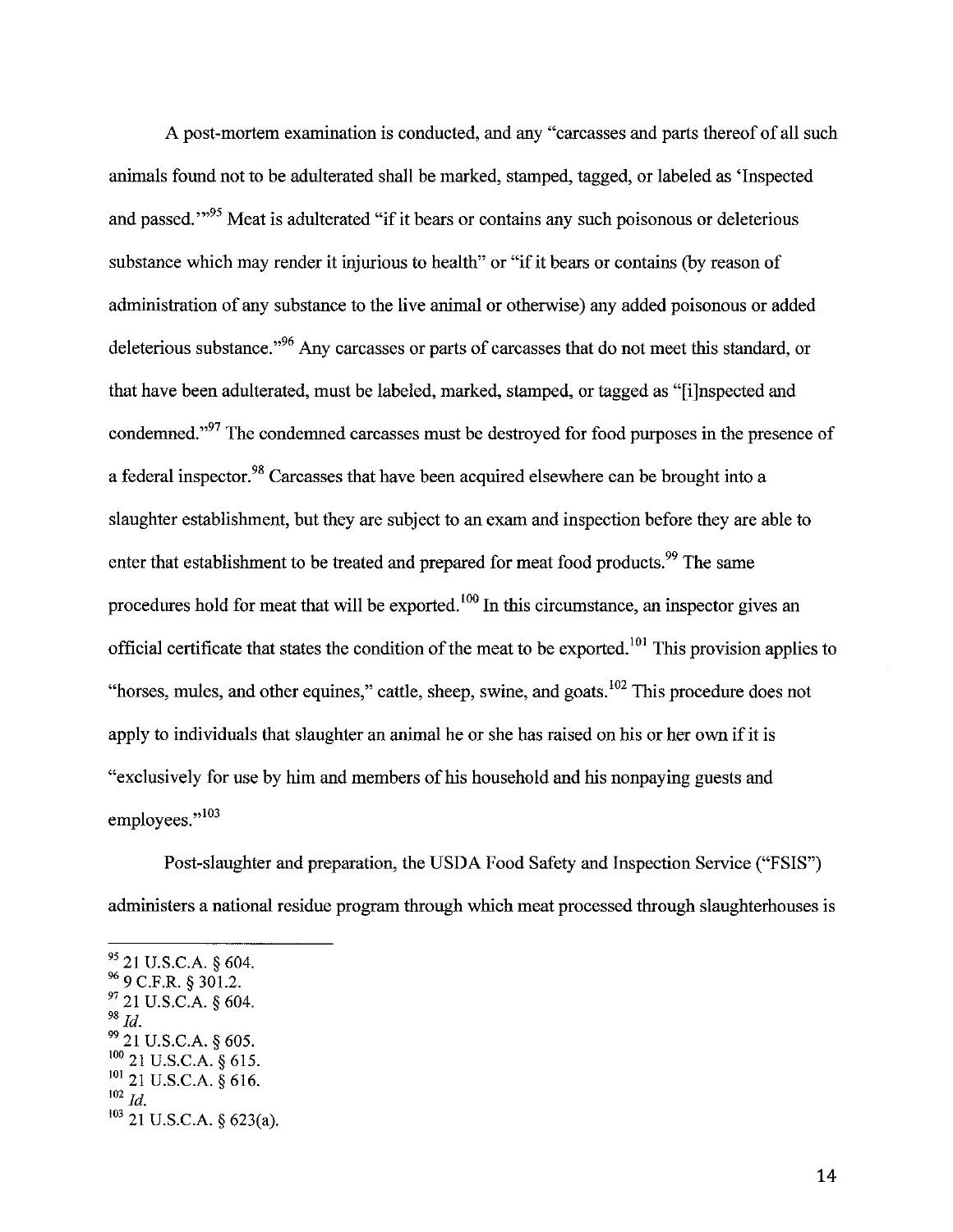sampled for residue.<sup>104</sup> The samples from the meat are then compared with established FDA and Environmental Protection Agency ("EPA") tolerance guidelines to determine if the amounts of residue present in the sample are prohibitive.<sup>105</sup>

#### B. *Problems with the Residue Sampling Program*

In a 2010 report the Inspector General found that the USDA was not doing enough to keep harmful drug and chemical residues out of beef products.  $106$  Before the new program was established, tests were conducted for only one or a small handful of compounds in a meat sample.<sup>107</sup> The Inspector General's report stated that the USDA was "not accomplishing its mission of monitoring the food supply for harmful residues."<sup>108</sup> Additionally, the FSIS was not even attempting to recall any contaminated meat even when the meat had an "excessive presence of veterinary drugs."109 The FSIS and outside contractors that perform quality control reviews also disagreed on the amount of meat that should be sampled.<sup>110</sup> FSIS laboratory personnel believed they should test more than 300 samples per slaughterhouse; however, quality control review personnel believed FSIS personnel could test fewer samples "without a significant loss in

<sup>104</sup> U.S. DEP'T OF AGRIC. OFFICE OF INSPECTOR GEN., 24601-08-KC, FSIS NATIONAL RESIDUE PROGRAM FOR CATTLE 1 (2010), *available at* http://www.usda.gov/oig/webdocs/2460 l-08-KC.pdf. Residue is "any substance ... remaining in livestock at time of slaughter or in any of its tissues after slaughter as the result of treatment or exposure of the livestock to a pesticide, organic or inorganic compound, hormone, hormone-like substance, growth promoter, antibiotic, ... tranquilizer, or other therapeutic or prophylactic agent." 9 C.P.R. § 301.2  $^{105}$  *Id.* 

<sup>106</sup> U.S. DEP'T OF AGRIC. OFFICE OF INSPECTOR GEN., 24601-08-KC, FSIS NATIONAL RESIDUE PROGRAM FOR CATTLE 1 (2010), *available at http://www.usda.gov/oig/webdocs/24601-08-KC.pdf*; Helena Bottemiller, *Audit Finds Tainted Meat Reaching Consumers*, FOOD SAFETY NEWS (April 14, 2010), http://www.foodsafetynews.com/2010/04/audit-finds-tainted-meat-making-it-tomarket/#.UGtEy7R9ndk.

<sup>107</sup>*See* Bottemiller, *supra* note 109.

<sup>&</sup>lt;sup>108</sup> U.S. DEP'T OF AGRIC. OFFICE OF INSPECTOR GEN., 24601-08-KC, FSIS NATIONAL RESIDUE PROGRAM FOR CATTLE 1 (2010), *available at* http://www.usda.gov/oig/webdocs/24601-08-KC.pdf.  $109$  *Id.* 

 $110$  *Id.* at 2.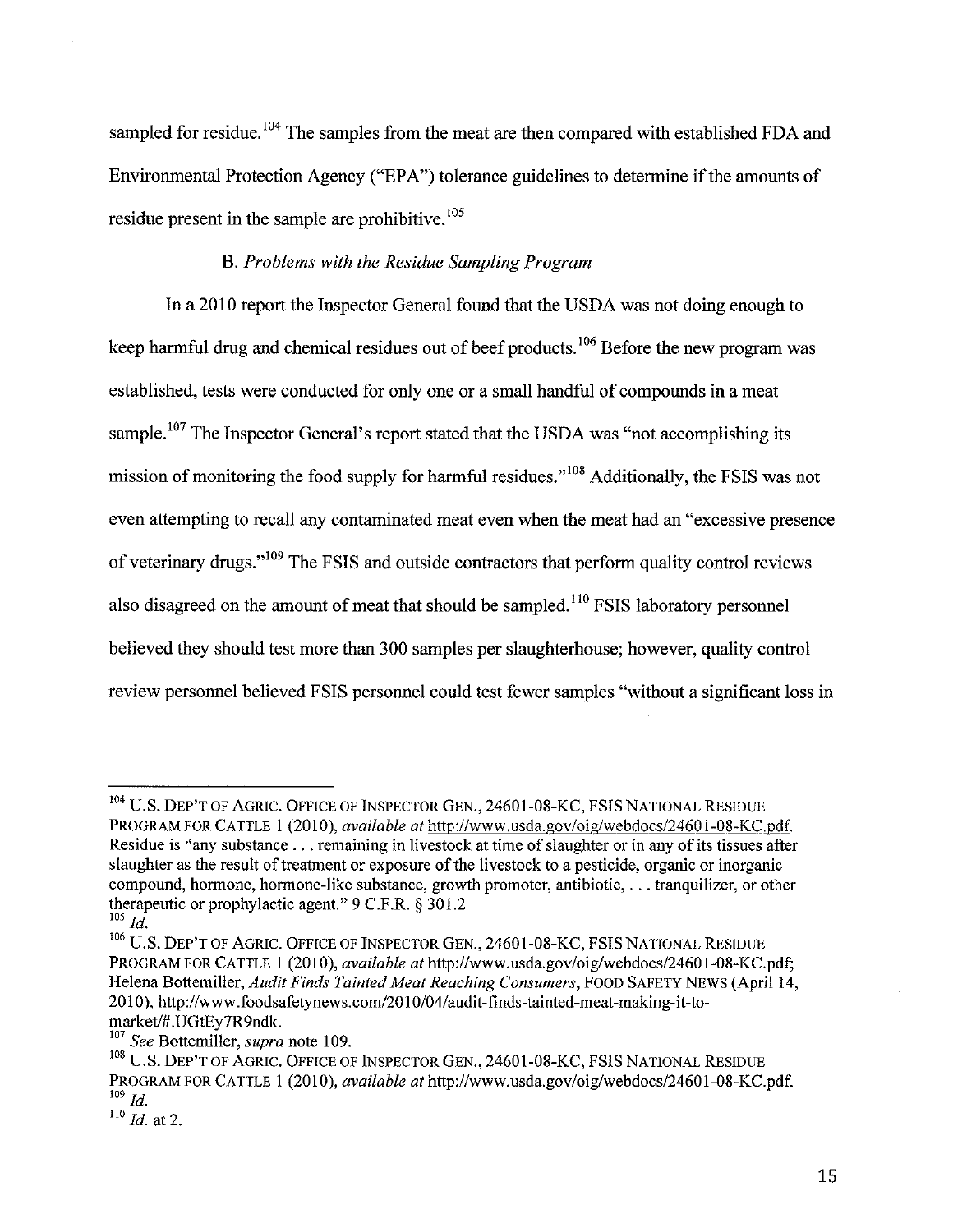precision."<sup> $111$ </sup> The frequency of the sampling was also disputed in the report.<sup> $112$ </sup> When the FSIS tests meat samples, the methodologies used are considered "antiquated" because the FDA approved those particular methods at the time the drugs allowed for use in food product animals were approved.<sup>113</sup> Additionally, when a particular meat sample failed lab tests, the FSIS inspectors did not recall the adulterated meat.<sup>114</sup> The meat was allowed to enter commerce despite its potentially harmful effects on those who consumed it.<sup>115</sup>

As of July 2012, the USDA decided to increase testing for veterinary drug residues in the domestically distributed meat supply.<sup>116</sup> This new testing system will allow the USDA to test for dozens of drugs, insecticides, and other harmful compounds all at the same time.<sup>117</sup> The new methods allow FSIS to "test for fifty-five pesticide chemicals, nine kinds of antibiotics, various metals, and eventually more than fifty other chemicals."<sup>118</sup> Additionally, the number of annual samples FSIS takes per type of animal slaughtered will be increased from 300 to 800.<sup>119</sup> As of the time of this publication, the USDA has not armounced what specific chemicals will be tested for in the new system nor have they been specific as to when it will be fully implemented.

#### Ill. HORSE MEAT DISTRIBUTION AND CONSUMPTION: A PUBLIC HEALTH ISSUE

<sup>113</sup> *Id.* at 3.

- ll7 *See* Bottemiller, *supra* note 109.
- $\int_{d}^{118}$  *Id.*

 $^{111}$  *Id.* 

 $^{112}$  *Id.* 

<sup>&</sup>lt;sup>114</sup> U.S. DEP'T OF AGRIC. OFFICE OF INSPECTOR GEN., 24601-08-KC, FSIS NATIONAL RESIDUE PROGRAM FOR CATILE I (2010), *available at* http://www.usda.gov/oig/webdocs/2460 1-08-KC.pdf, at 4. Between July 2007 and March 2008, PSIS found four adulterated carcasses that had "violative levels of veterinary drugs and ... the plants involved had released the meat into the food supply." The drugs involved in the adulterated carcasses had the potential to cause stomach, nerve, and/or skin problems in consumers. *Id.* 

 $^{115}$  *Id.* 

<sup>&</sup>lt;sup>116</sup> Helena Bottemiller, *USDA to Ramp Up Drug Residue Testing for Meat and Poultry*, FOOD SAFETY NEWS (July 2, 2012), http://www.foodsafetynews.com/20 12/07/usda-to-ramp-up-drug-residue-testingfor-meat-and-poultry/#.UGr8ZLR9ndk.

 $^{119}$   $\bar{Id}.$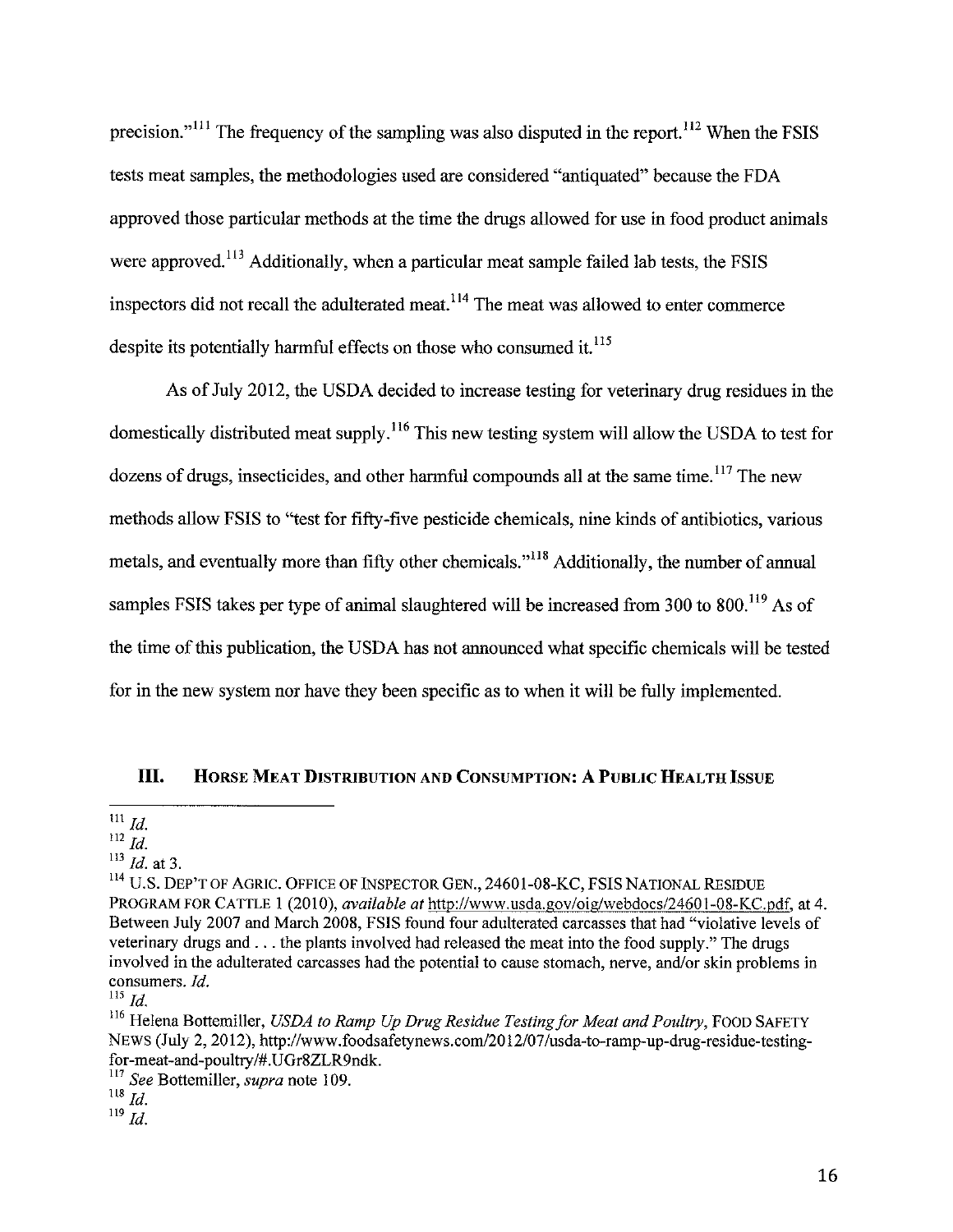#### *The Problem with American Horsemeat*

Horses are often well cared for, usually under private ownership.<sup>120</sup> Currently, horses are not considered "commodities" within the meaning of any regulation that would apply to the slaughter industry for meat production.<sup>121</sup> Horses see various types of professionals on a regular basis, such as veterinarians and equine dentists, who may prescribe medications and substances to the animals that are dangerous to humans.<sup>122</sup> According to various studies, more than  $110$ substances given to horses are banned in food animals as per FDA regulations.<sup>123</sup> Currently, there are no methods in place to monitor and assess the drug risks associated with consuming horsemeat.<sup>124</sup> Because horses are generally not raised as food animals, the veterinarians treating them are "not constrained by the possibility of the meat being consumed by humans as with ... other farm animals."<sup>125</sup> There is a "greater problem of drug residue" in equines than in animals traditionally raised for food. 126 Animals raised for food are subject to FDA and USDA constraints when it comes to treating those animals for health issues; horses, not food animals, are not subject to those constraints.  $127$  Horsemeat poses a severe public health threat because of the drug residues present in the meat that are banned by the FDA in food producing animals.

<sup>120</sup>*See* Petition, Humane Soc'y of the United States, *supra* note 26, at II.

 $121$  Id.

<sup>122</sup>*Id.* 

<sup>123 20</sup> C.F.R. § 520 (2012); *Humane groups ask FDA to declare horse meat 'unqualified 'for human consumption,* DVM NEWSMAGAZINE (May I, 2012),

http://veterinarynews.dvm360.com/dvm/article/articleDetail.jsp?id=766241.

<sup>124</sup>*Humane groups ask FDA to declare horse meat 'unqualified' for human consumption, supra* note 115. <sup>125</sup> Dan Flynn, *Horse Slaughter Sides Agree on Food Safety Problem*, FOOD SAFETY NEWS (July 2, 2012), http://www.foodsafetynews.com/2012/07/horse-slaughter-sides-agree-on-food-safety-problem/#.UGr7 rR9ndk.

 $126$  *Id.* 

<sup>127</sup>*Id.*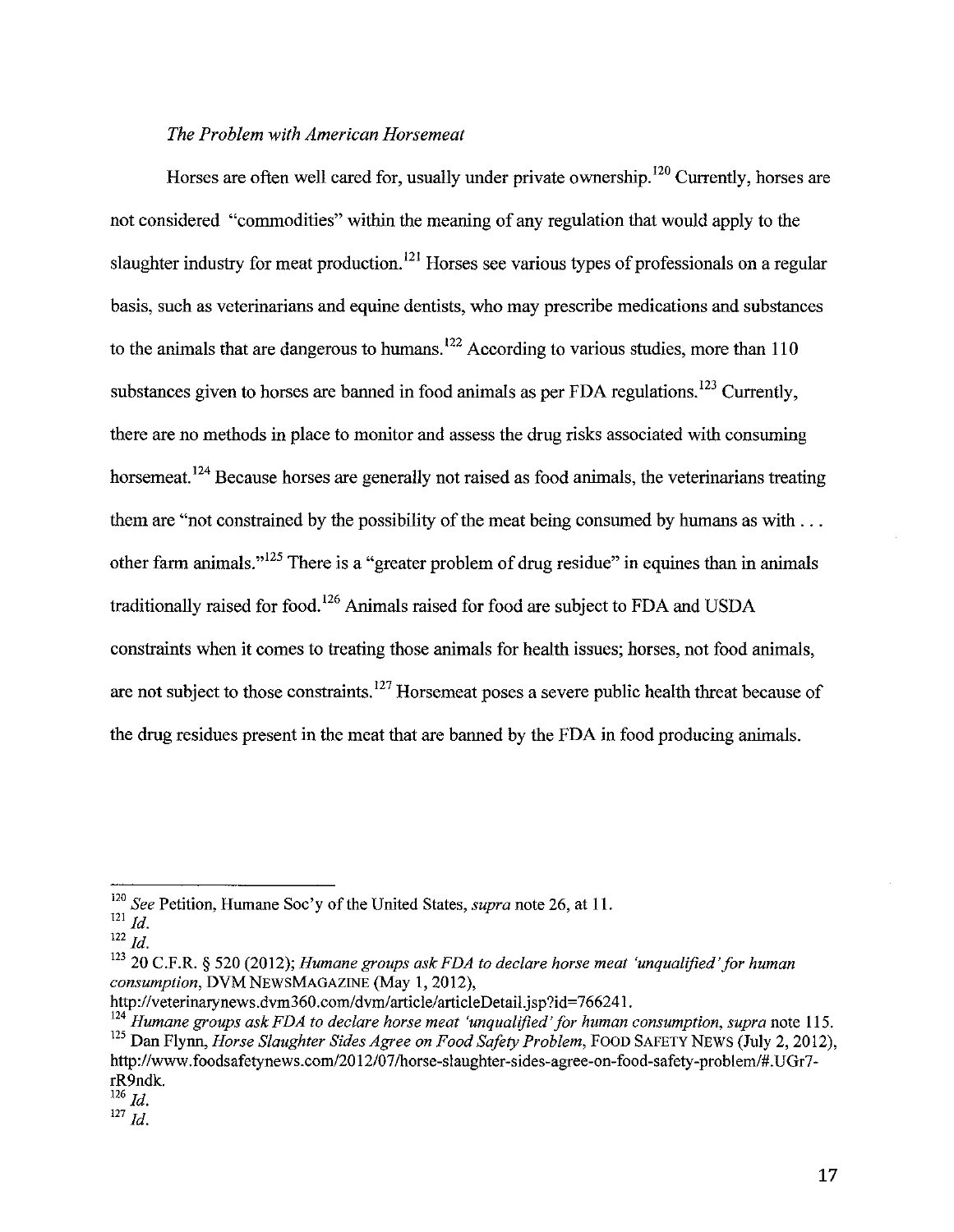For example, Phenylbutazone, also known as Bute, is the most commonly cited example of a dangerous drug used in horses. 128 Bute is a non-steroidal, anti-inflammatory drug much like aspirin or Advil.<sup>129</sup> However, this drug can produce much more serious health consequences in humans.<sup>130</sup> In 1949, phenylbutazone was introduced in the United States for the treatment of rheumatoid arthritis and gout in humans.<sup>131</sup> It was found, however, that within three years of use, serious and often fatal adverse consequences occurred.<sup>132</sup> Blood dyscrasias was commonly induced.  $133$  This included complications such as aplastic anemia, agranulocytosis, leukopenia, thrombocytopenia, and most severely, death.<sup>134</sup> The National Toxicology Program has also found that phenylbutazone is a carcinogen.<sup>135</sup> As a result of these findings, the FDA banned the use of phenylbutazone in humans. 136 The medication is currently permitted for use in dogs "for inflammatory conditions associated with the musculoskeletal system."<sup> $137$ </sup> The medication is approved for use in horses for the same purpose, but the FDA placed limitations on its use stating "[d]o not use in horses intended for human consumption."<sup>138</sup>

<sup>128</sup>*See, e.g.,* Nicholas Dodman, Nicolas Blondell, Ann M. Marini, *"Association of phenylbutazone usage with horses bought for slaughter: A public health risk,* " FOOD AND CHEMICAL TOXICOLOGY 48 (2010) 1270-74, *available at* 

http://www.equinewelfarealliance.org/uploads/Food and Chemical Toxicology FINAL. pdf. <sup>129</sup>*!d.* at I.

 $^{130}$   $Id.$ 

<sup>&</sup>lt;sup>131</sup> Id.; U.S. Food and Drug Admin., "FDA Order Prohibits Extralabel Use of Phenylbutazone in Certain Dairy Cattle," *available at* 

http://www.fda.gov/AnimalVeterinary/NewsEvents/CVMUpdates/ucm124078.htm.

<sup>132</sup> Dodman and Blondell, *supra* note 120, at I.

<sup>&</sup>lt;sup>133</sup> Id.: FDA Order Prohibits Extralabel Use of Phenylbutazone in Certain Dairy Cattle, supra note 134.

<sup>134</sup>*FDA Order Prohibits Extra/abel Use of Phenylbutazone in Certain Dairy Cattle, supra* note 134.  $135$  *Id.* 

<sup>136</sup>*!d.* 

 $^{137}_{12}$  21 C.F.R. § 520.1720a (2011).

 $138$  21 C.F.R. § 520.1720a (c)(2)(iii) (2011).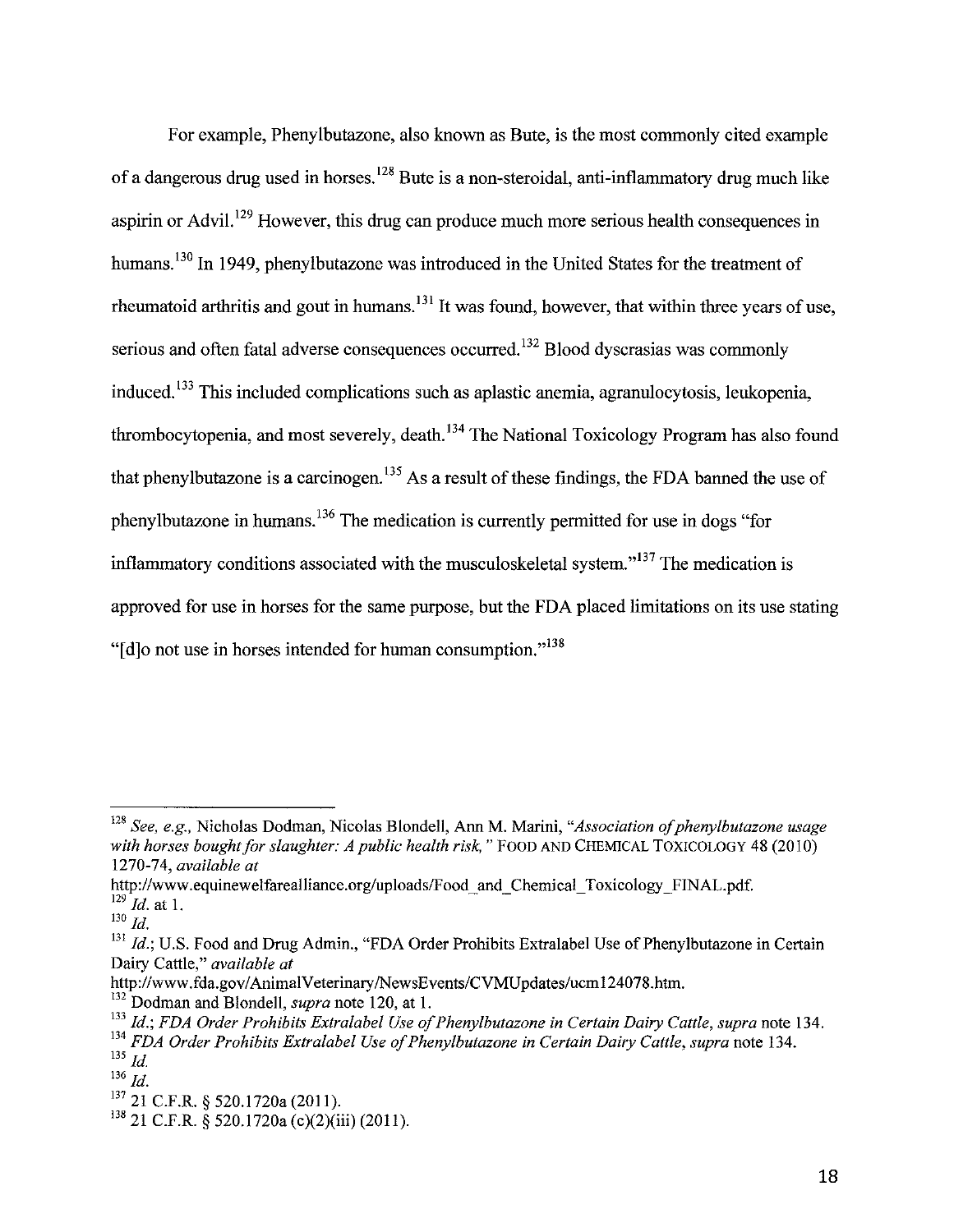Other banned substances are also used in horses. Parasitism is the most common disease affecting equines.  $139$  As a result, horses are often dewormed on a schedule that will help in eliminating parasites in the equine's system and preventing the reoccurrence of those parasites. 140 There are various rotation and dosing schedules followed when administering dewormer.<sup>141</sup> The ingredient contained in dewormers, Ivermectin, is dangerous to humans.<sup>142</sup> I vermectin is administered orally either in paste or solid form, such as a pellet, and any dewormer containing that compound is labeled "[d]o not use in horses intended for human consumption."<sup>143</sup> For external pest control, horses are sprayed with fly spray. Feed-through supplements, given with the horse's daily food, are also available.<sup>144</sup> Many fly sprays contain deodorized kerosene. 145 If ingested, pulmonary edema, convulsions, and central nervous system depression can all occur in humans.<sup>146</sup> Additionally, an insecticide called Prallethrin is contained in other fly sprays.<sup>147</sup> Prallethrin can cause serious problems such as irritability to sound or touch, prickling sensation, numbness, fluid in the lungs and muscle twitching, and an occurrence

J.

<sup>139</sup> Drs. Foster & Smith Educational Staff, *Deworming Schedule for Horses,* DOCTORS FOSTER AND SMITH, http://www.drsfostersmith.com/pic/article.cfin?aid=l569 (last visited Oct. 23, 2012).  $140$  *Id.* 

<sup>&</sup>lt;sup>141</sup> Id.; Horse Deworming Rotation Schedule and Worm Facts, VALLEYVET.COM,

http://www.valleyvet.com/si\_worm\_facts.html (last visited Oct. 23, 2012). Schedules vary from only in the fall and spring, to all four seasons, to six times a year, to the dewormer being fed in the equine's food every day. *Id.* 

 $142$  21 C.F.R. § 520.1192 (e)(1)(ii) (2009).

 $143$  21 C.F.R. § 520.1192 (e)(1)(iii) (2009).

<sup>&</sup>lt;sup>144</sup> The supplement is in powder or pellet form and added to the horse's daily feed so that it gets the same amount of fly control chemical each day. *Feed Through Fly Control Supplements* & *More,*  SCIENCESTUFF.COM, http://www.horse.com/pest-control/feed-through-fly-control/562/ (last visited Feb. 7, 2013).

<sup>145</sup>*See* Petition, Humane Soc 'y of the United States, *supra* note 26, at 17

<sup>146</sup>*Material Safety Data Sheet: Kerosene, Deodorized,* SCIENCESTUFF.COM,

http://www.sciencestuff.com/msds/C1955.html (last visited Oct. 24, 2012).

<sup>&</sup>lt;sup>147</sup> Prallethrin – toxicity, ecological toxicity and regulatory information, PESTICIDEINFO.ORG, http://www.pesticideinfo.org/Detail\_ Chemical.jsp?Rec \_Id=PC35755#Toxicity (last visited Oct. 22, 2012).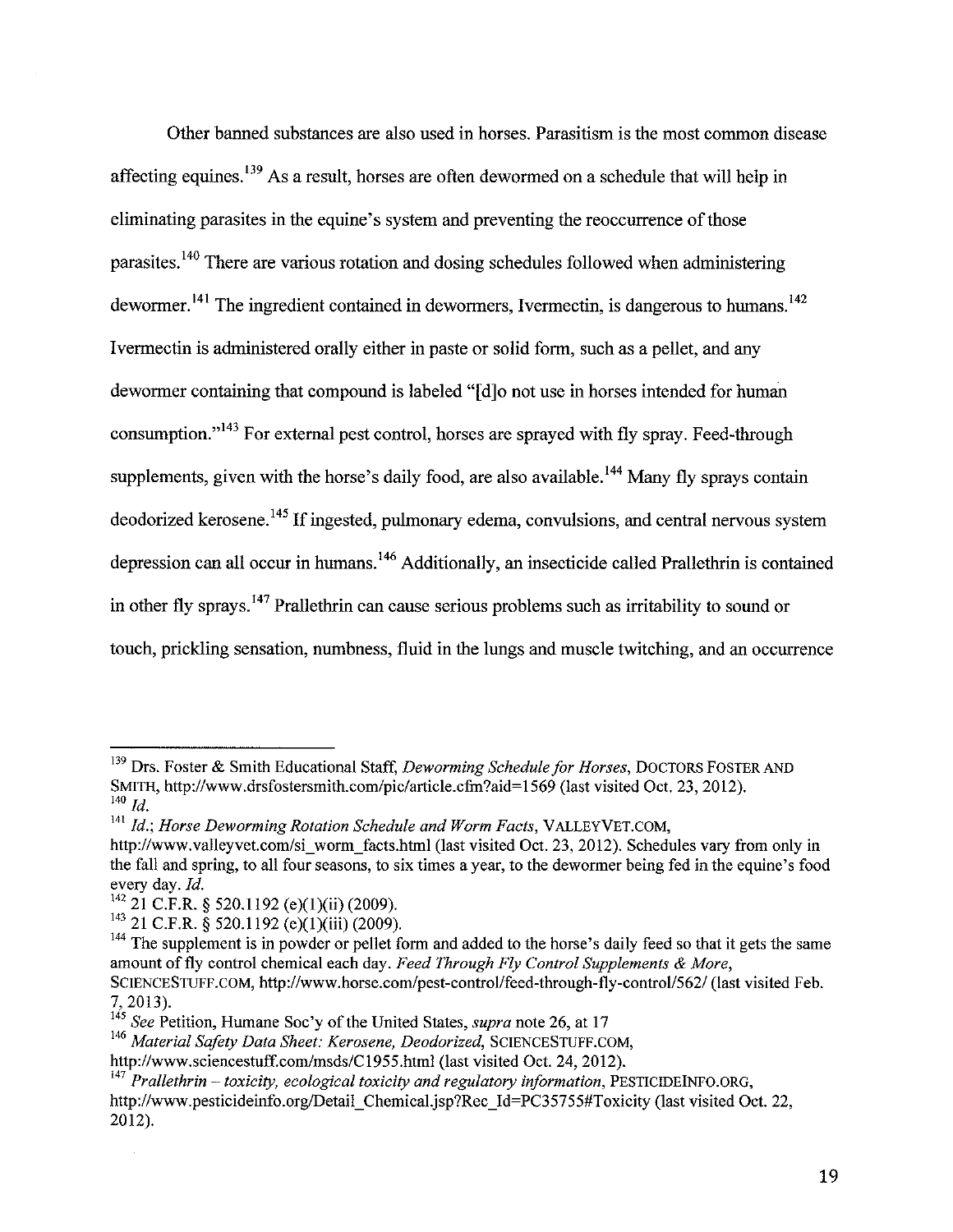of seizures. 148 The chemicals described *supra* are a mere handful of the chemical compounds used in or on horses that are harmful to humans and recommended not for use for horses for human consumption by the FDA.<sup>149</sup>

#### IV. REMEDIES ARE AVAILABLE

There are remedies to the horsemeat health problem that would remove the health risk altogether. Legislative action would assist in completely removing the risk by making it a criminal offense for horses to be slaughtered in the United States. This could be done via federal ban, but it could also be accomplished with legislation passed on a state-by-state basis in all fifty states that makes horse slaughter for human consumption a crime. Some states have already passed bans on horse slaughter for human consumption.<sup>150</sup> Another possibility is instituting a passport system similar to the system the European Union put into effect in July of 2009.<sup>151</sup>

#### *A. Legislative Action: Federal or Fifty-State Ban on Horse Slaughter*

Congress has repeatedly introduced attempts at passing a complete federal ban on horse slaughter. In 2006, The American Horse Slaughter Prevention Act  $(H. 503 / S. 1915)$  passed, but it stalled in the Senate during its review by the Committee on Commerce, Science, and

 $149$  Copper naphthenate used to treat hoof ailments; Cupric sulfate used in flesh wound treatments; Enrofloxacin for bacterial infections; hormonal treatments for broodmares that contain chemicals which can cause abortion and bronchiospasms in humans. *See generally*, 21 C.F.R. 524.463 (c)(1) – (3) (2006); *Material Safety Data Sheet: Copper Naphthenate, 8% Cu MSDS,* SCIENCELAB.COM,

http://www.sciencelab.com/msds.php?msdsld=9923553 (last visited Oct. 4, 2012); *Material Safety Data Sheet: Cupric Sulfare, anhydrous MSDS,* SCIENCELAB.COM,

<sup>148</sup>*Id.* 

http://www.sciencelab.com/msds.php?msdsId=9923598 (last visited Oct. 4, 2012); 21 C.F.R. §§ 522.812, 520.812, 524.802; 21 C.F.R. § 522.1290(c) (2009).

<sup>150</sup>*See* discussion *supra* Part I.E.

<sup>&</sup>lt;sup>151</sup> Press Release, European Commission, Commission adopts single passport and matching chip for horses and other equidae (Sept. 6, 2008), *available at* http://europa.eu/rapid/press-release\_IP-08- 905 en.htm.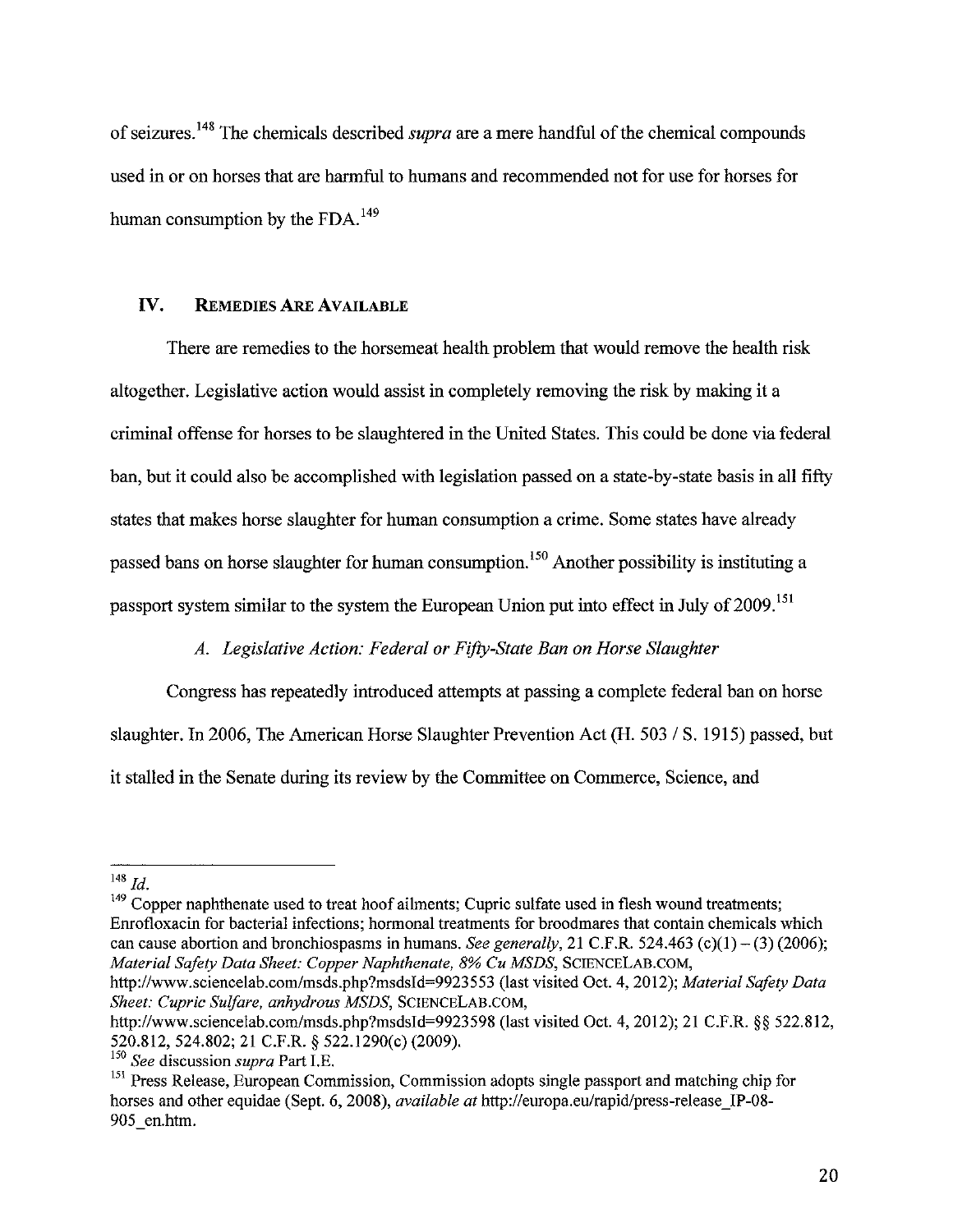Transportation.<sup>152</sup> The bill again failed during the  $110^{th}$  Congress.<sup>153</sup> Currently, Congress is considering the American Horse Slaughter Prevention Act, which would prevent horse slaughter plants from opening in the United States and completely stop the export of American horses for the purpose of slaughter to Canada and Mexico.<sup>154</sup> The Act would amend the Horse Protection Act, <sup>155</sup> adding language prohibiting "the shipping, transporting, moving, delivering, receiving, possessing, purchasing, selling, or donation of any horse or other equine to be slaughtered for human consumption."<sup>156</sup>

The passage of this bill would ultimately prevent the slaughter of American horses for human consumption both in the United States and abroad. Additionally, this bill would also completely prohibit any horses from being exported to other countries that slaughter horses for meat, stopping killer buyers from circumventing domestic law by bringing horses to slaughterhouses in other countries that allow horse slaughter. As a result, this would effectively prevent those countries from exporting the horsemeat to foreign countries in which there is a large market for horsemeat. As evidenced from the past success of bills prohibiting horse slaughter that have been introduced in the House and Senate, a federal ban option is not likely; all previous bills have stalled upon review by various House and Senate Committees.

Another legislative option would be for all fifty states to pass their own laws that prohibit the slaughter of horses for human consumption. If all states were to consider the health ramifications horsemeat consumption would have on humans and pass laws banning horse slaughter, this would have an effect similar to that of a complete federal ban. Many of the laws, such as the one recently passed in New Jersey, ban the transportation of horses for slaughter for

<sup>152</sup> http://thomas.loc.gov/home/LegislativeData.php?&n=BSSC&c=109.

<sup>&</sup>lt;sup>153</sup> http://thomas.loc.gov/home/LegislativeData.php?&n=BSSC&c=110.

<sup>154</sup> S. 1176, 112th Cong. (2011).

<sup>!55 15</sup> U.S.C.A. § 1824 (1970).

 $156$  S. 1176.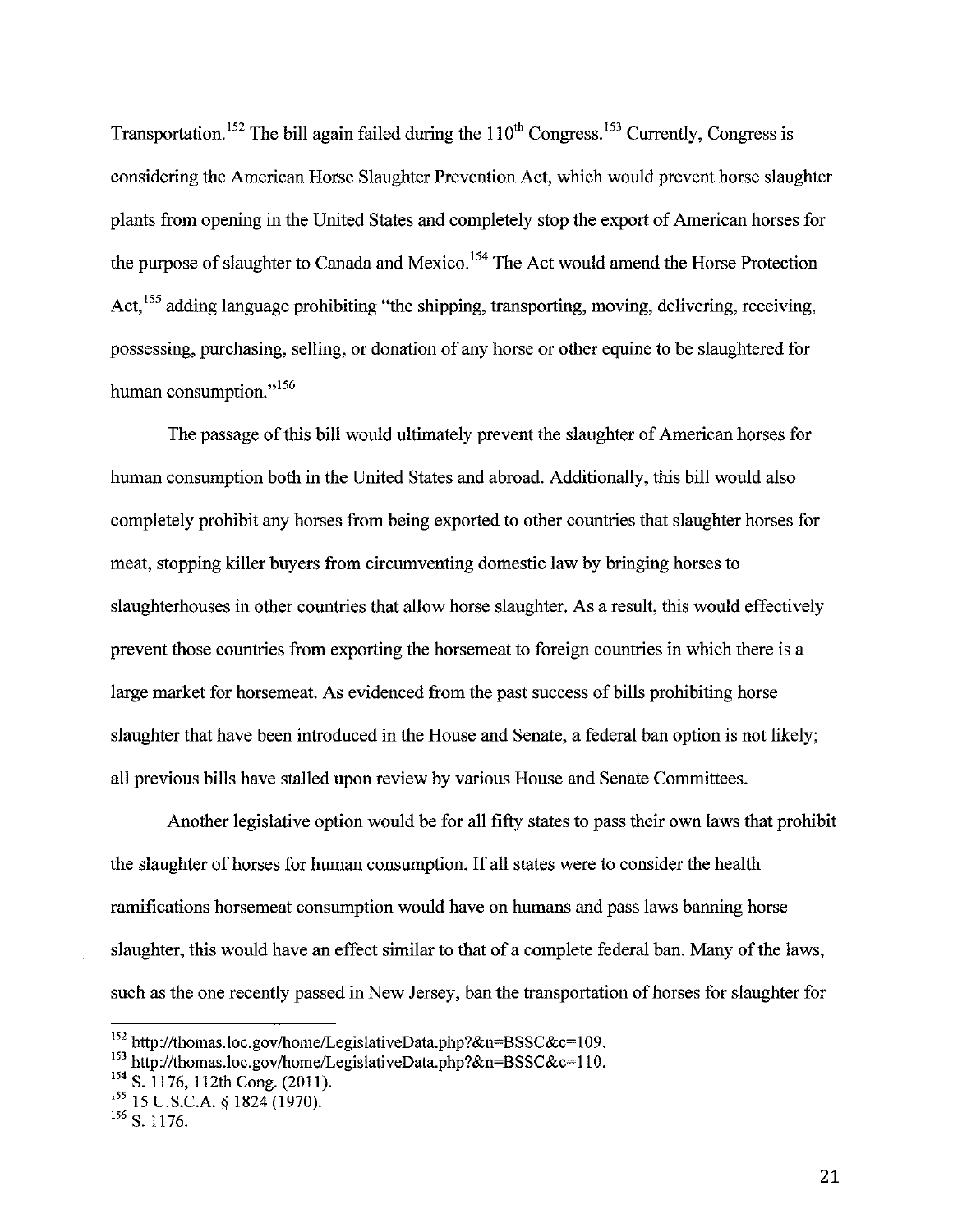human consumption.<sup>157</sup> If all states were to do this, it would create an inability for any horse to be transported from state to state or from one state to a different country because the transportation of that horse would be a criminal offense. The individual doing the buying, selling, or transportation of the horse for slaughter would also be subject to fmes and imprisonment.

Three states that have bans, New Jersey, California, and Illinois remain committed to the horse slaughter ban. The laws of each state are quite similar in terms of the acts prohibited and the punishments imposed. Those laws provide a model after which other states could form their own legal prohibition on horse slaughter. However, the legislatures of each state should also acknowledge the health risks consumption of horsemeat poses to those who eat it. While New Jersey, California, and Illinois recognize the horse's valued status in society as a companion and animal that has helped the growth and history of this country, there are other reasons involving drugs and chemicals that are in or on a horse that pose a health risk separate to its societal and historical value to this country. These health reasons are important to recognize, and they would also bolster the passage of laws banning horse slaughter.

Using the already enacted laws as a model, other states' laws should make the knowing slaughter of a horse for human consumption an offense. Additionally, it should also make the sale, barter, or offer for sale or barter of horse flesh for human consumption an offense if the person "knew or reasonably should have known the flesh was from a horse."<sup>158</sup> It is also important to address situations where an individual would attempt to circumvent state law. For example, if an individual could not slaughter a horse for human consumption or sell its flesh for human consumption in a particular state, that individual could transport the horse or its meat to a

<sup>157</sup>*See* discussion *supra* Part I.E.

<sup>&</sup>lt;sup>158</sup> *See* N.J.S.A. 4:22-25.5 (2012).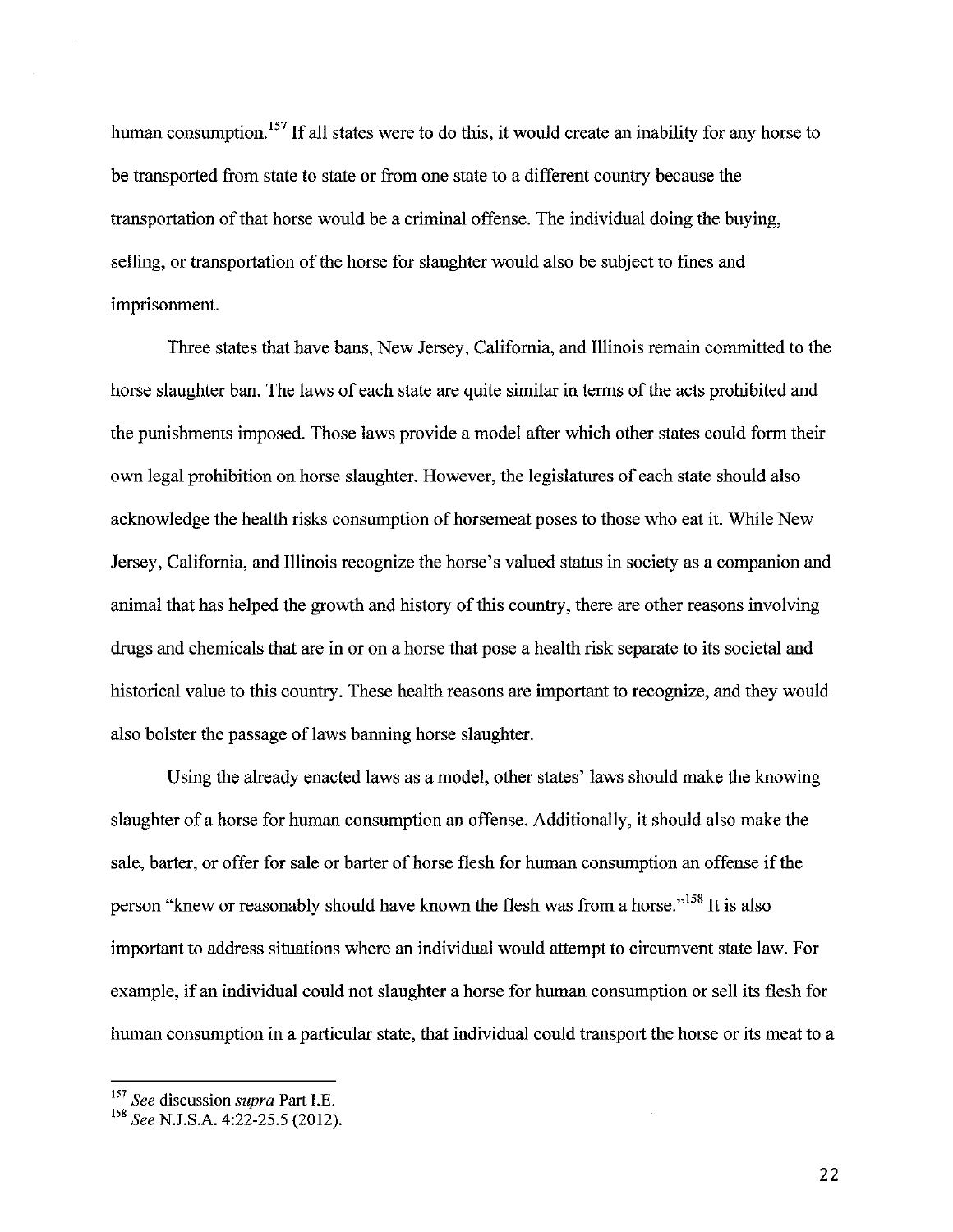jurisdiction that does not have prohibitions in place. To address this, there should be a provision in a prohibition statute that makes an offense the knowing transport of a horse for the purpose of slaughter for human consumption or the knowing transport of horsemeat for the purpose of human consumption.

As punishment for violating the statute, jail time and a fine are appropriate means of deterring this activity. The Illinois law also makes a second or subsequent violation of its horse slaughter law a felony rather than a misdemeanor.<sup>159</sup> Making subsequent violations of the law a more serious crime would serve as a greater deterrent. Finally, New Jersey has a provision that imposes a fine for each horse slaughtered in violation of the law.  $160$  A provision such as this along with a fine and jail time for the actual violation of the law by the perpetrator are necessary provisions to include in a law prohibiting the slaughter, sale, or transport of a horse or horsemeat for human consumption. More often than not, killer buyers buy, sell, and transport many horses for slaughter. As a result, the fines for violating a horse slaughter prohibition would be quite large in the end and serve as a deterrent.

#### *B. May I See Its Passport? Emulation of the European Equine Passport System*

Another possible solution is for the United States to emulate the European Passport System that the European Union uses to ensure that the horses being sent to slaughter for human consumption are not contaminated with drugs and other chemicals that would be harmful to humans if ingested. Implementing this type of system in the United States would be extremely beneficial in eradicating the health problem of consuming horsemeat. Because horses are used for such varied purposes in the United States, and because they are not raised solely for food purposes, unlike in other areas of

<sup>&</sup>lt;sup>159</sup> 225 ILL. COMP. STAT. § 635 / 1.5 (2007). New Jersey's law does not have a felony classification in its law for subsequent violations. N.J.S.A. 4:22-25.5 (2012).  $^{160}$  N.J.S.A. 4:22-26 (2012).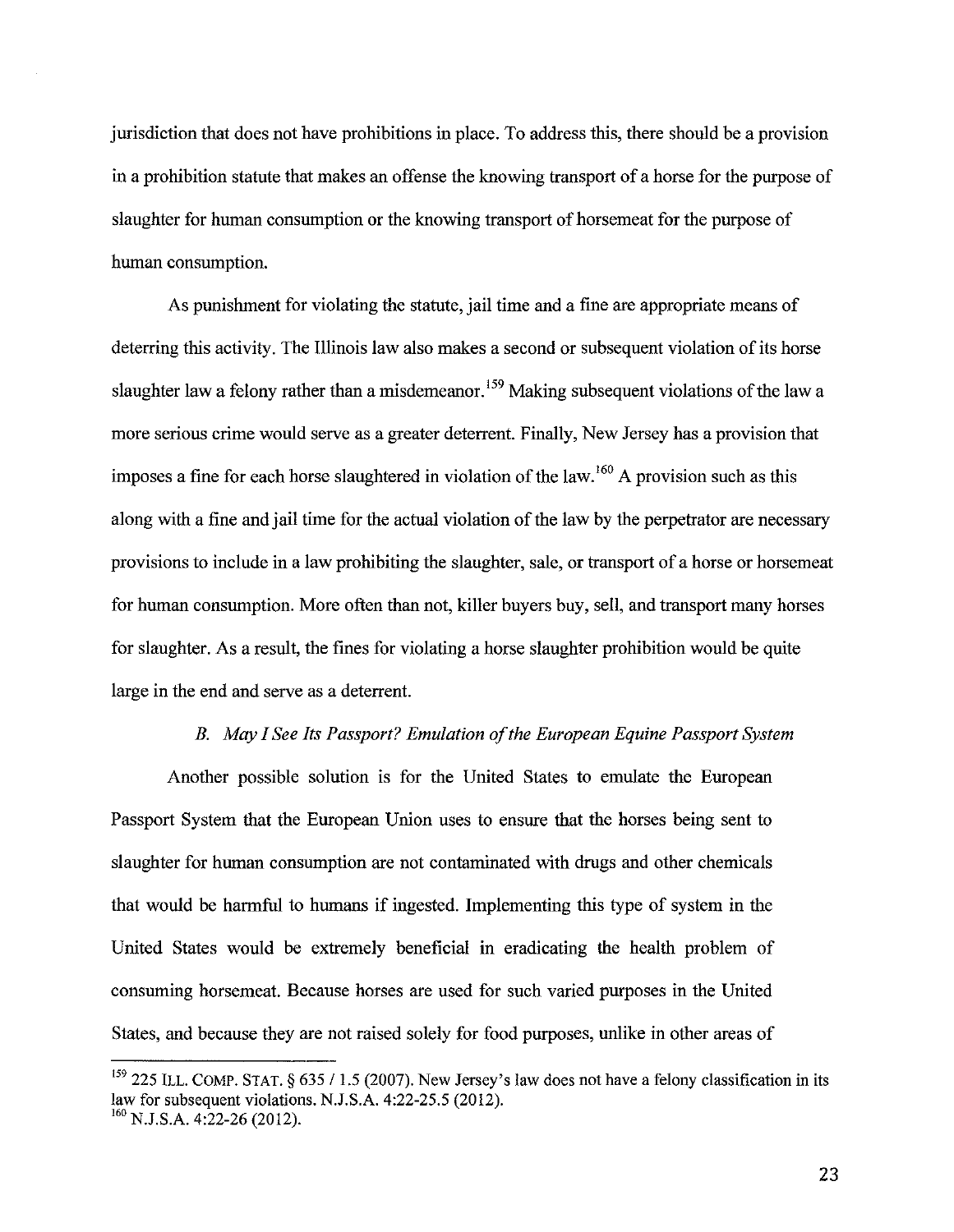the world, including Europe, this system would be able to weed out the "contaminated" horses from the "non-contaminated" horses.

The European Union enacted its passport system in 2009.<sup>161</sup> The system requires all equines within the Union to have a microchip and passport.  $162$  The new regulation aims to create a better identification system by requiring all equidae to acquire an individual passport within six months after their birth.<sup>163</sup> When the passport is issued to the equine, the equine is also tagged with an electronic microchip, or "smart card."<sup>164</sup> This chip is injected into the animal's neck, which matches the passport issued to it.<sup>165</sup>

The system for identification requires one lifetime identification document, a method to ensure an "unequivocal link between the identification document and the equine animal," and a database recording "under a unique identification number the identification details relating to the animal for which an identification document was issued to a person recorded in that database."<sup>166</sup> For animals that are being used for slaughter, the identification document that was issued to the animal must accompany the animal while it is being transported to the slaughterhouse.<sup>167</sup> Whenever the equine receives medical treatment, the treating veterinarian must determine the equine's status as "either intended for slaughter for human consumption or not intended for slaughter

<sup>&</sup>lt;sup>161</sup> Press Release, European Commission, Commission adopts single passport and matching chip for horses and other equidae (June 9, 2008), *available at* http://europa.eu/rapid/press-release<sup>IP-08-</sup> 905 en.htm.

<sup>162</sup>*id.;* Commission Regulation 504/2008, 2008 O.J. (149).

<sup>163</sup>*See* Press Release, European Commission, *supra* note 177.

<sup>&</sup>lt;sup>164</sup> *Id.* at 5, 13, 32. The 'smart card' is a "plastic device with an embedded computer chip capable of storing data and transmitting them electronically to compatible computer systems." *!d.* at 8.

<sup>165</sup>*See* Press Release, European Commission, *supra* note 177.

<sup>166</sup> Commission Regulation 504/2008, 2008 O.J. (149) 9.

<sup>167</sup>*!d.* at 13.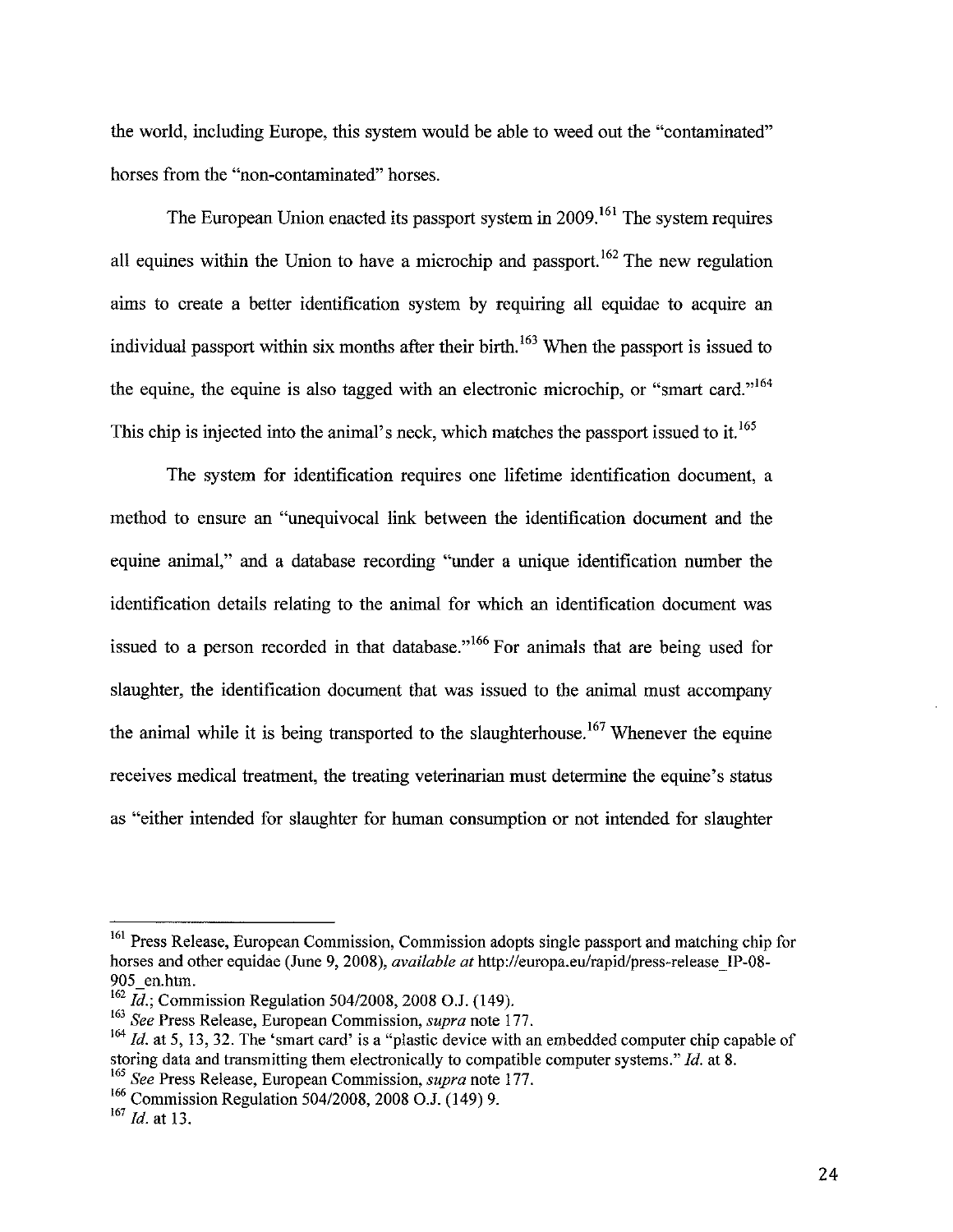for human consumption" prior to the actual treatment.<sup>168</sup> If the treatment being given to the equine is not permitted for an animal intended for human consumption, the veterinarian must ensure that the animal is "irreversibly declared as not intended for slaughter for human consumption."<sup>169</sup> In order to do this, the veterinarian must sign and invalidate a portion of the identification section of the passport document. 170 Any medications given to the animal must be recorded on the passport document as well.<sup>171</sup>

This system allows the European Union to ensure that any equines slaughtered for human consumption do not contain any prohibited medications harmful to human health. Any animals that are given medications prohibited for use in horses for human consumption are invalidated and unable to be brought to a slaughterhouse. As a result, a potentially serious public health problem is prevented. In contrast, there is no system comparable to this in the United States, which causes a problem, especially when horses are brought to auctions where kill buyers often acquire them and bring them to slaughterhouses to be used as meat for human consumption. Since there is no system in place that will allow an individual to effectively and accurately ascertain what a horse has been given over its lifetime before it arrived at the slaughter facility, there is no way to know whether the horsemeat is suitable for human consumption. Although there are testing procedures in place to see whether the meat contains excessive amounts of veterinary medicine residue, these systems are not entirely effective.<sup>172</sup>

Further motivation to enact a similar passport system is that the European Union has enacted more stringent requirements for its passport system in relation to third party

<sup>168</sup>*Id.* at 16.

 $^{169}\,$  Id.

 $170$  *ld.* 

<sup>171</sup>*Id.* at 16.

<sup>172</sup>*See* discussion *supra* Part II.B.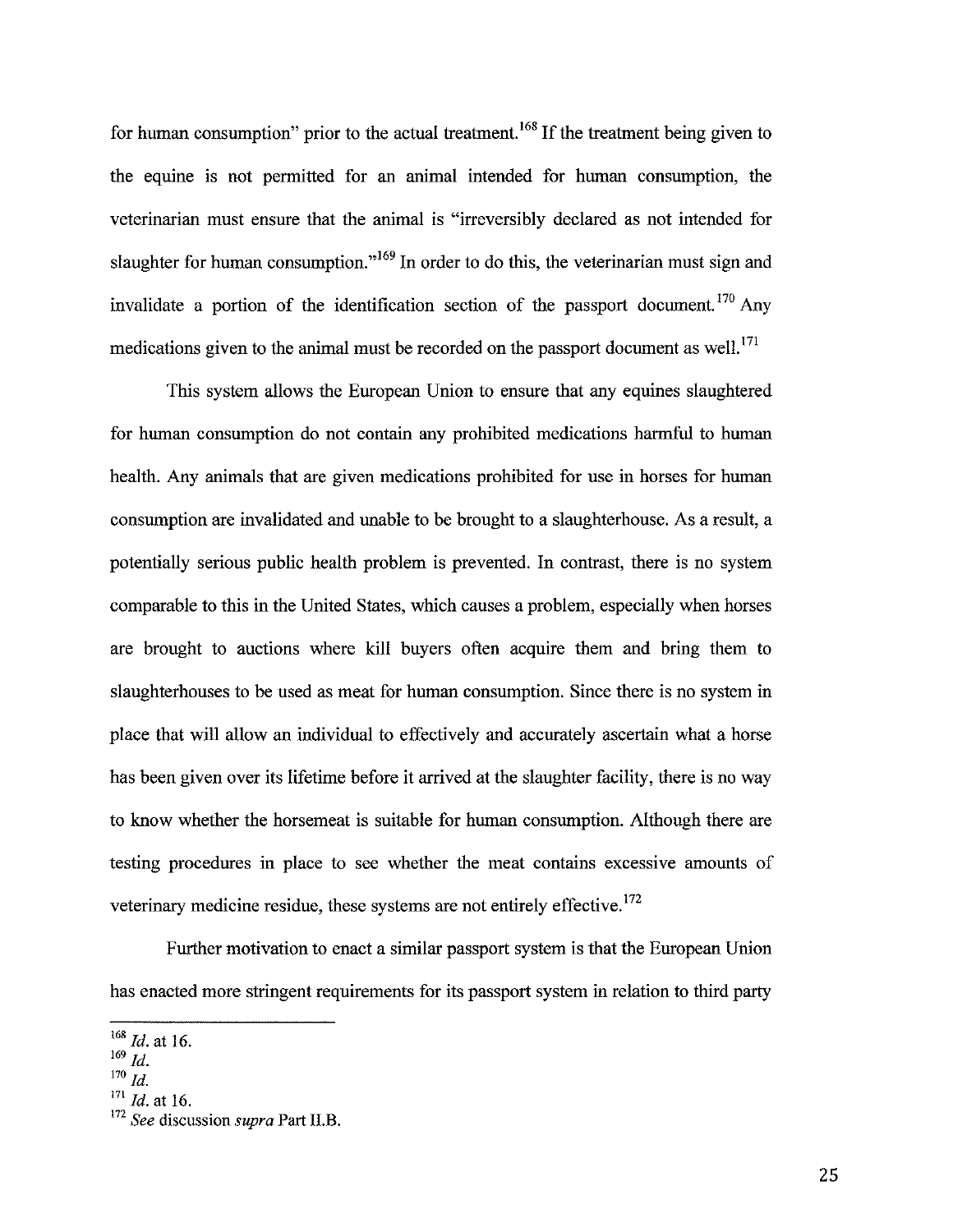exports of horsemeat into the Union. After an investigation by the European Commission's Food and Veterinary Office showing that food safety standards for imported horsemeat were lacking, that many countries "do not keep adequate veterinary pharmaceutical records, and that there are no systems in place to "differentiate those equines raised for human consumption from those that are not," the European Union, as of July 2013, will require every horse presented for slaughter at a certified plant in countries that export horsemeat to the European Union to have "a veterinary record listing *all* medication that have been given *over their* [the horse's] *lifetime*."<sup>173</sup> Canada and Mexico, where many American horses go for slaughter, are certified plants.<sup>174</sup> Additionally, if the USDA approves applications for slaughterhouses, domestic slaughterhouses may also be exporting horsemeat to foreign countries, including the European Union.<sup>175</sup> Without a system that meets the European Union's newly strict requirements, the American, Canadian, and Mexican horse slaughter industry will be unable to service the large European market.

As of 2013, the USDA has already instituted an Animal Disease Traceability Program.<sup>176</sup> The purpose of the action is to aid in preventing and controlling animal disease, but it in no way addresses any medications or substances given to livestock

<sup>&</sup>lt;sup>173</sup> Press Release, Humane Soc'y of the United States, New Report on Human Health Risks from Consumption of American Horse Meat (April 27, 2012), *available at* 

http://www.humanesociety.org/news/press\_releases/2012/04/report\_details\_horse\_meat\_consumption\_ris ks\_042712.html (emphasis added).

 $^{174}$ *Id.* 

<sup>&</sup>lt;sup>175</sup>*Id.* Three states, New Mexico, Missouri, and Oklahoma, have had groups submit applications to FSIS for slaughterhouses that would be slaughtering equines. Currently, the Missouri plant is experiencing delays due to title problems on the land where the slaughter facility would be located. In contrast, plans for the Oklahoma plant have been finalized. Dan Flynn, *USDA Ready to Inspect Horse Slaughter by Year End,* FOOD SAFETY NEWS (July 30, 2012), http://www.foodsafetynews.com/2012/07/usda-ready-toinspect-horse-slaughter-by-year-end/.

<sup>&</sup>lt;sup>176</sup> Traceability for Livestock Moving Interstate, 78 Fed. Reg. 2,040 (Jan. 9 2013) (to be codified at 9 C.P.R. pts. 71,77-78, 86).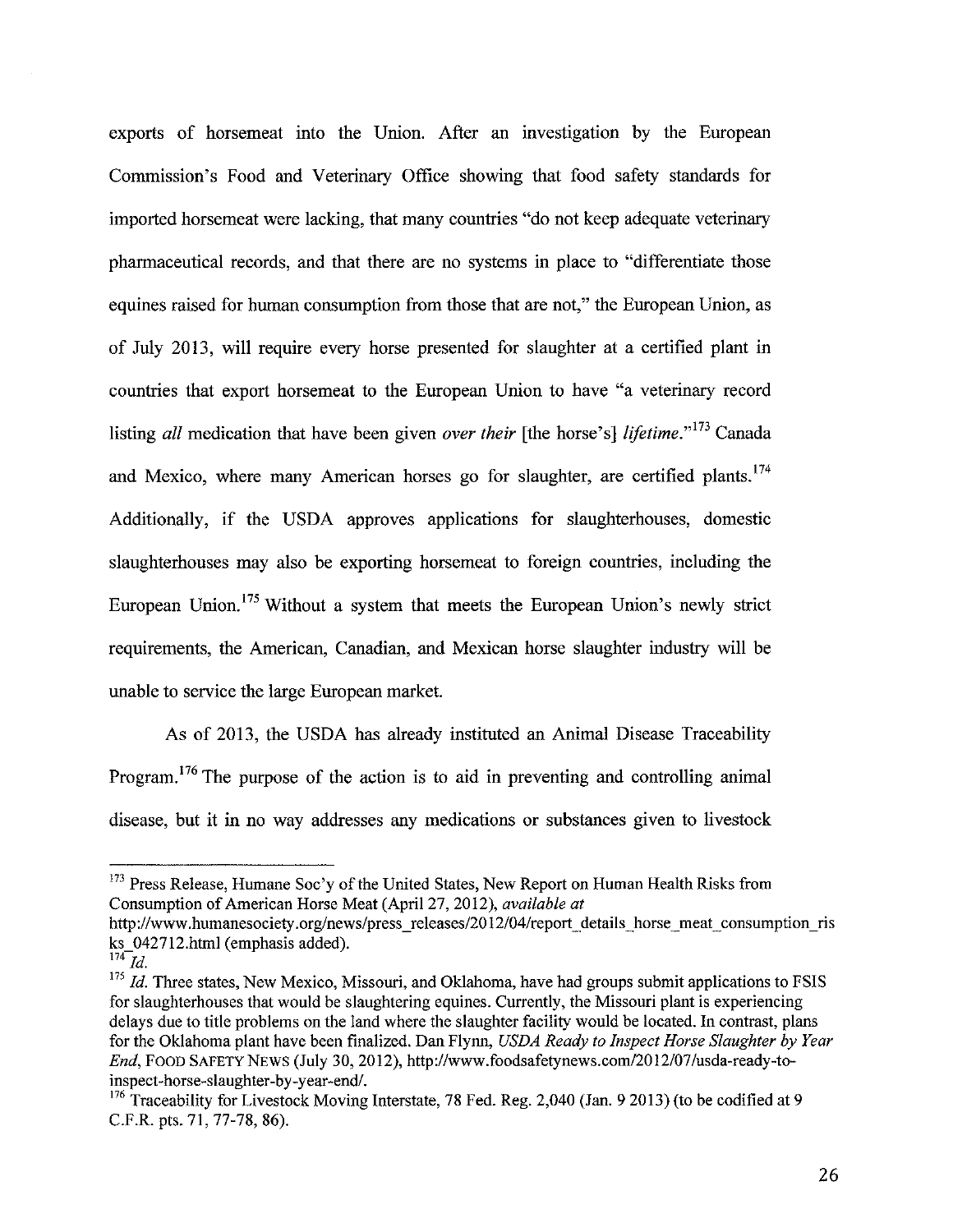animals. <sup>177</sup> The Program is not meant to prevent disease; rather it is supposed to help in circulating knowledge about where diseased and at-risk animals are, as well as where they have been and when they were there.  $178$  This regulation applies to all livestock, including equines.  $179$  Under the regulation, horses and other equines must be identified by a description sufficient to identify the equine, an electronic identification, digital photographs that are sufficient to identify the horse, or for horses being transported to slaughter, a USDA backtag.<sup>180</sup> The USDA could easily incorporate a passport system similar to that in the European Union that would not only address disease traceability but also what banned substances have been given to which animals.

Unless the ban on funding for equine slaughterhouse inspections is reinstated, equine slaughter is slated to begin once again in the United States once the FSIS and the USDA have approved applications for slaughterhouses. Because horses are mostly acquired through auctions where their veterinary and drug history is unknown, this will pose a problem, as tainted horsemeat will be entering the domestic market for human consumption. This meat may also be exported to countries that do not have stringent standards, such as Japan, Francophone Canada, and Mexico, which does not have a system in place like the European Union. The Food Safety and Inspection Service has been "tight-lipped" about how it will be proceeding on the requests it has received for inspection services for equine slaughterhouses that would be producing horsemeat for human consumption.<sup>181</sup> Additionally, there is speculation that safe horsemeat would be "highly unlikely" given the relatively high probability that a horse has been given

 $177$  *Id.* 

 $178$  *Id.* 

<sup>179</sup>*Id.* at 2,042.

 $180$  9 C.F.R. § 86.4 (2013).

<sup>181</sup>*See* Flynn, *supra* note 128.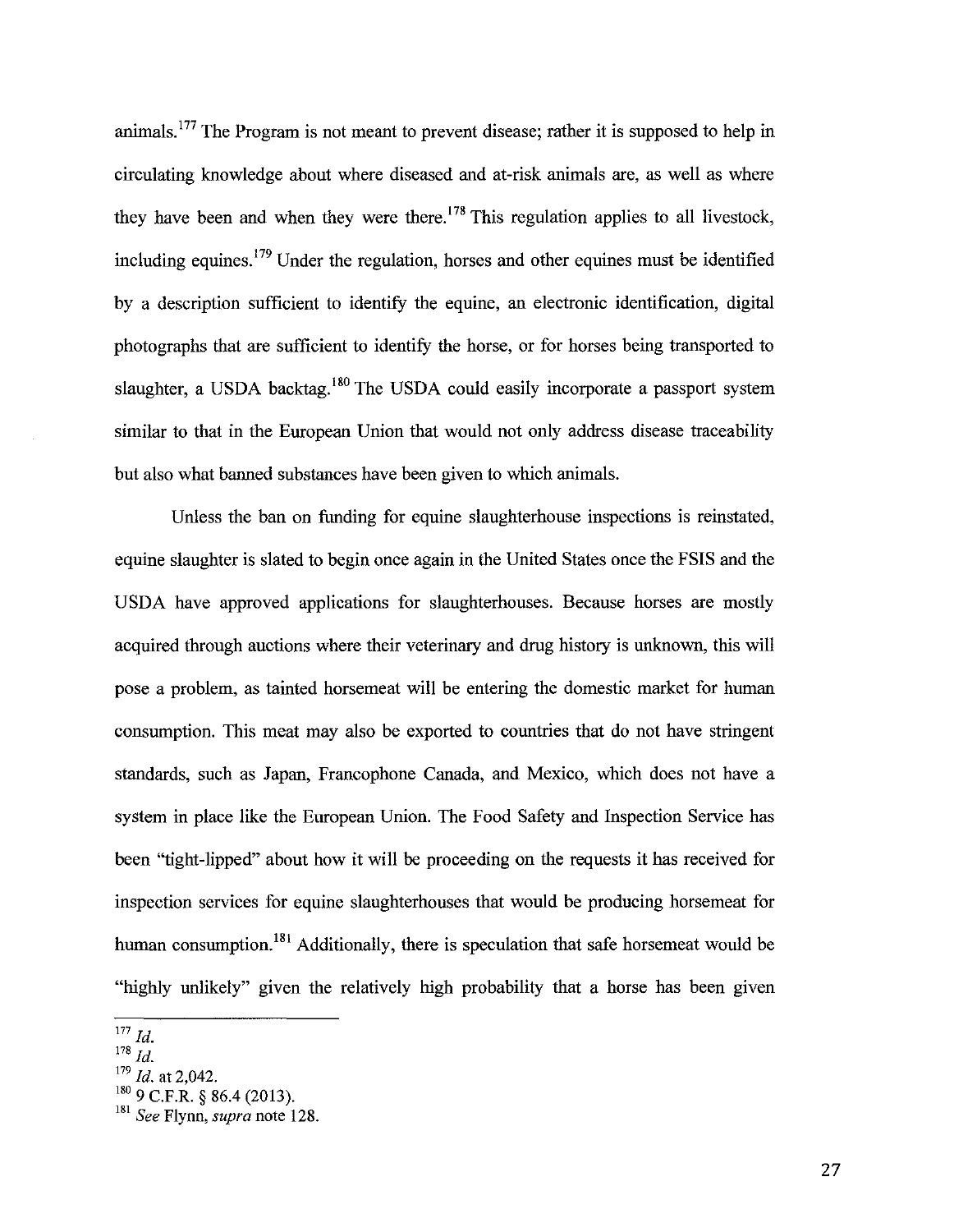phenylbutazone over its lifetime. 182 Although the USDA has stated that equine inspection protocols are being "thoroughly" reviewed, the Department has remained tight-lipped about what will be happening.<sup>183</sup>

The FSIS does not seem to be prepared to handle the re-introduction of equine slaughter facilities in the United States, especially due to the recent report that the inspectors have failed to thoroughly inspect meat that was entering the food market, as well as recall meat that was tainted.<sup>184</sup> The new meat inspection system is just being implemented, and the new testing methods can only identify a handful of harmful substances and chemicals that may be in meat being inspected in slaughterhouses throughout the country.<sup>185</sup> It does not seem that the FSIS is prepared to handle an influx of new meat that will have many more harmful substances and chemicals in it. <sup>186</sup>

An equine passport system would be beneficial in ensuring that horsemeat that enters the food chain is not contaminated. The passport system would give those in the market of slaughtering horses and selling their meat assurance that the meat is safe and does not pose any health problems to domestic or foreign consumers. A lifetime passport and microchip with the requirement that the passport be updated every time a

<sup>182</sup> James McWilliams, *Trojan Horse Meat,* SLATE (Oct. 16, 2012 II :25 AM), http://www.slate.com/articles/health and science/food/2012/10/m wells dinette horse meat scandal w hy horse meat is more dangerous than.html.

<sup>183</sup>*Id.; see* Flynn, *supra* note 128.

<sup>184</sup>*See* discussion *supra* Part II.B.

<sup>&</sup>lt;sup>185</sup> See Bottemiller, *supra* note 109. The new methods allow FSIS to "test for 55 pesticide chemicals, 9 kinds of antibiotics, various metals, and eventually more than 50 other chemicals." No timeframe was given for "eventually more than 50 other chemicals." Furthermore, equine animals are given over 100 different potential drugs, most of which are not approved for use in horses intended for human consumption. *Id.; Humane groups ask FDA to declare horse meat 'unqualified'for human consumption,*  DVM NEWSMAGAZINE (May I, 2012),

http://veterinarynews.dvm360.com/dvm/article/articleDetail.jsp?id=766241.

<sup>186</sup>*See* McWilliams, *supra* note 198. A *Forbes* reported called the USDA to inquire how they would deal with phenylbutazone ("Bute"). The USDA representative who handled the inquiry said she "had never heard of the drug, and even had to ask how it was spelled." *!d.*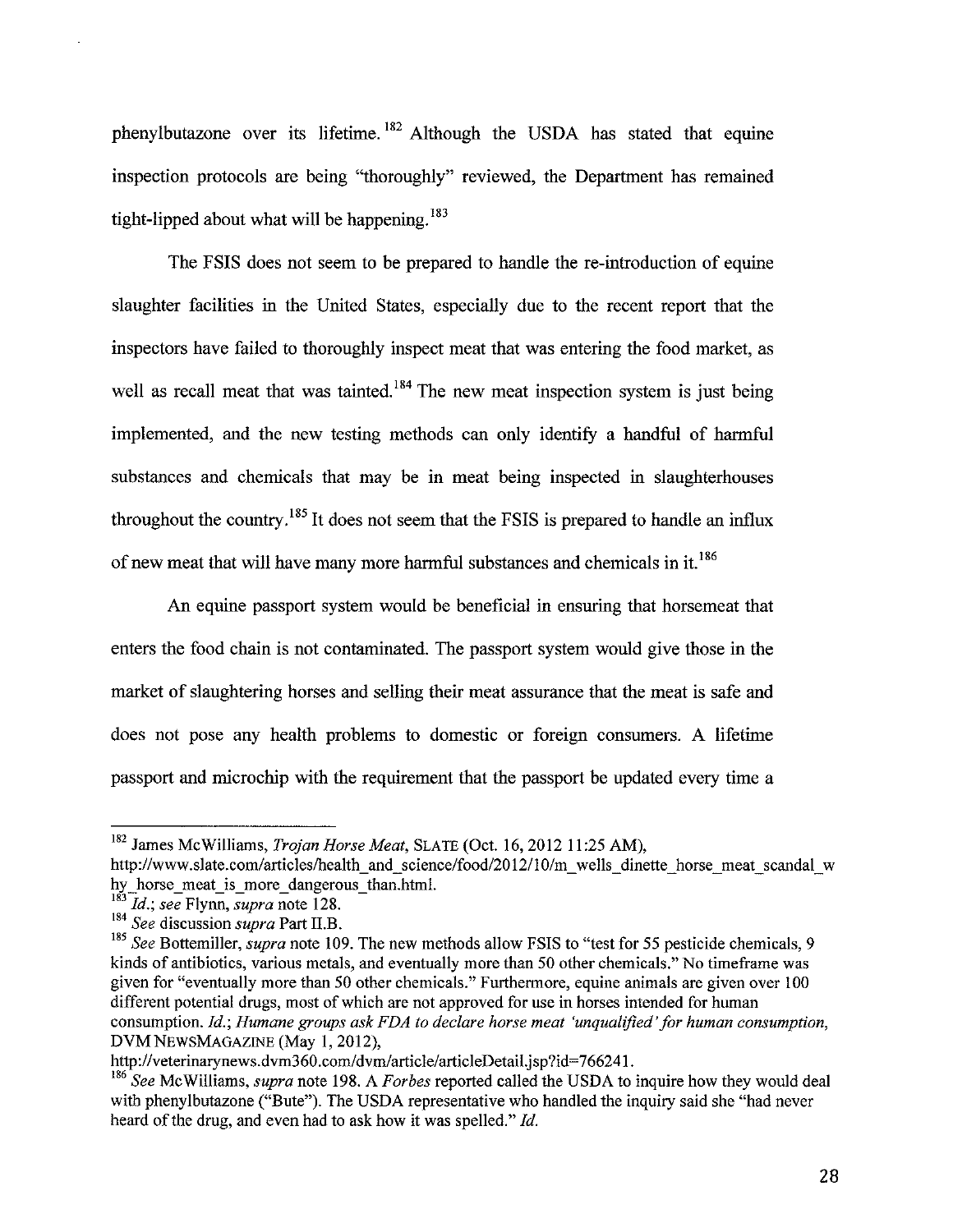veterinarian gives an equine any type of medication would allow anyone to be able to track the equine's medical history throughout its lifetime. An accurate record would be given of what has been administered to the animal, and there would be no uncertainty of whether the animal had been given any dangerous and banned drugs. Furthermore, equines that are given extremely dangerous and definitively banned drugs for food animals, such as phenylbutazone, will have their passport updated to show that they are not suitable for human consumption. This will ensure that any horse that has been given Bute, for example, will never make its way into the food chain for unknowing humans to consume. Severe and potentially fatal health issues would be prevented. For practice purposes, it is worth noting that this passport system would most likely eliminate all horses from being slaughtered for food due to the ubiquitous use of harmful drugs in horses.

#### V. CONCLUSION

With the reinstatement of federal funding for equine slaughterhouse inspections in 2011, horsemeat can become more widespread in the United States, as well as continuing to be exported to foreign countries that consider the meat to be a delicacy or a staple part of the diet. Due to the health risks horsemeat consumption poses, especially with the amount of dangerous drugs, substances, and chemicals given to horses through their lives, those consuming horsemeat are putting themselves at risk for developing serious, and sometimes fatal, adverse reactions to the chemicals. There has not been much attention given to the health issue that is inherent in consuming horsemeat. Additionally, the USDA and FSIS have not yet instituted clear-cut regulations on how horse slaughterhouses will be regulated. Action must be taken to either remove or lower